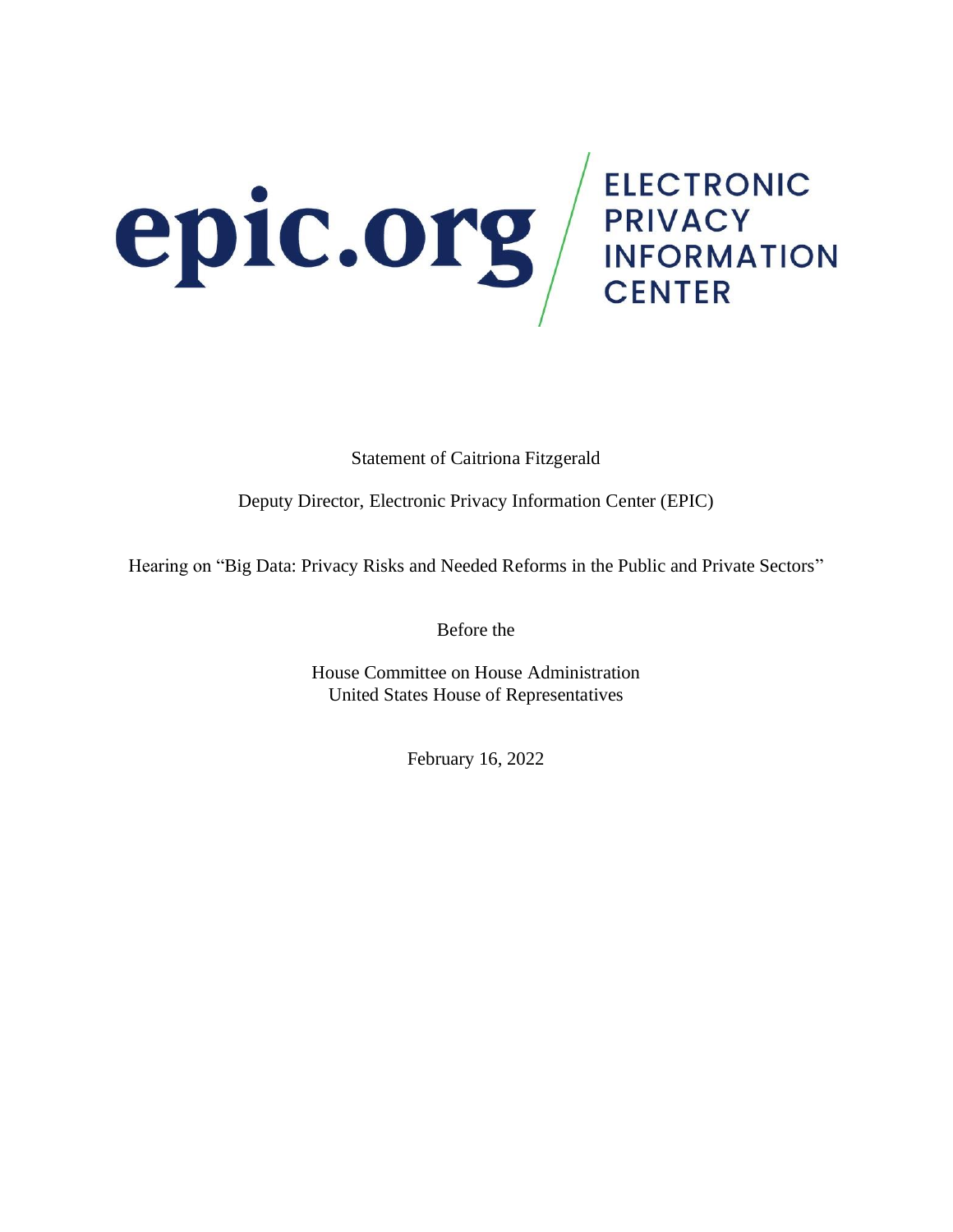Chair Lofgren, Ranking Member Davis, and members of the Committee, thank you for the opportunity to testify today concerning the privacy risks from Big Data and the need for reform in both the public and private sectors. My name is Caitriona Fitzgerald, Deputy Director at the Electronic Privacy Information Center, or EPIC. EPIC is an independent nonprofit research organization in Washington, DC, established in 1994 to protect privacy, freedom of expression, and democratic values in the information age. For over 25 years, EPIC has been a leading advocate for privacy in both the public and private sectors. In 2020, EPIC released Grading on a Curve: Privacy Legislation in the 116th Congress,<sup>1</sup> setting out the key elements of a privacy law.

The United States faces a data privacy crisis. Large and powerful technology companies invade our private lives, spy on our families, and gather the most intimate details about us for profit. These companies have more economic and political power than many countries and states. Through a vast, opaque system of databases and algorithms, we are profiled and sorted into winners and losers based on data about our health, finances, location, gender, race, and other personal information. The impacts of these commercial surveillance systems are especially harmful for marginalized and multi-marginalized communities, fostering discrimination and inequities in employment, government services, health and healthcare, education, and other life necessities.

These industries and systems have gone unregulated for more than two decades. And the result has been uncontrolled data collection, large scale data breaches, and an ecosystem dependent on a few large commercial surveillance platforms. And the enormity of the challenge we face is only going to grow. Americans have no meaningful choice in limiting the collection and use of their personal data online; and they can't simply "log off" services that have become central to our modern society. The more we depend on online platforms to carry out our most basic and essential activities, the more important it is to ensure that those systems are secure and do not undermine our rights to privacy, autonomy, and equity. We need comprehensive, baseline privacy protections for every person in the United States, changes to the business models that have led to today's commercial surveillance systems, limits on government access to personal data, and strong enforcement of privacy protections.

In my testimony today I will discuss (1) the problems we face today due to the failure of policymakers in the United States to create adequate data protection standards; (2) the current state of privacy law in the U.S.; and (3) what a comprehensive approach to data protection and privacy in the United States should look like. EPIC recommends that Congress enact a privacy law that: (1) limits the collection and use of personal data; (2) prohibits discriminatory uses of data; (3) requires algorithmic fairness and accountability; (4) bans manipulative design and unfair marketing practices; (5) limits government access to personal data; (6) provides for a private right of action; (6) preserves states' rights to enact stronger provisions; and (7) establishes a federal data protection agency to enforce these new rules.<sup>2</sup>

<sup>1</sup> EPIC, *Grading on a Curve*[, https://epic.org/documents/grading-on-a-curve/.](https://epic.org/documents/grading-on-a-curve/) 

<sup>2</sup> Privacy and Digital Rights for All, *The Time is Now: A Framework for Comprehensive Privacy Protection and Digital Justice in the United States* (2021), [https://epic.org/wp-content/uploads/2022/01/Privacy-and-Digital-Rights-](https://epic.org/wp-content/uploads/2022/01/Privacy-and-Digital-Rights-For-All-Framework.pdf)[For-All-Framework.pdf.](https://epic.org/wp-content/uploads/2022/01/Privacy-and-Digital-Rights-For-All-Framework.pdf)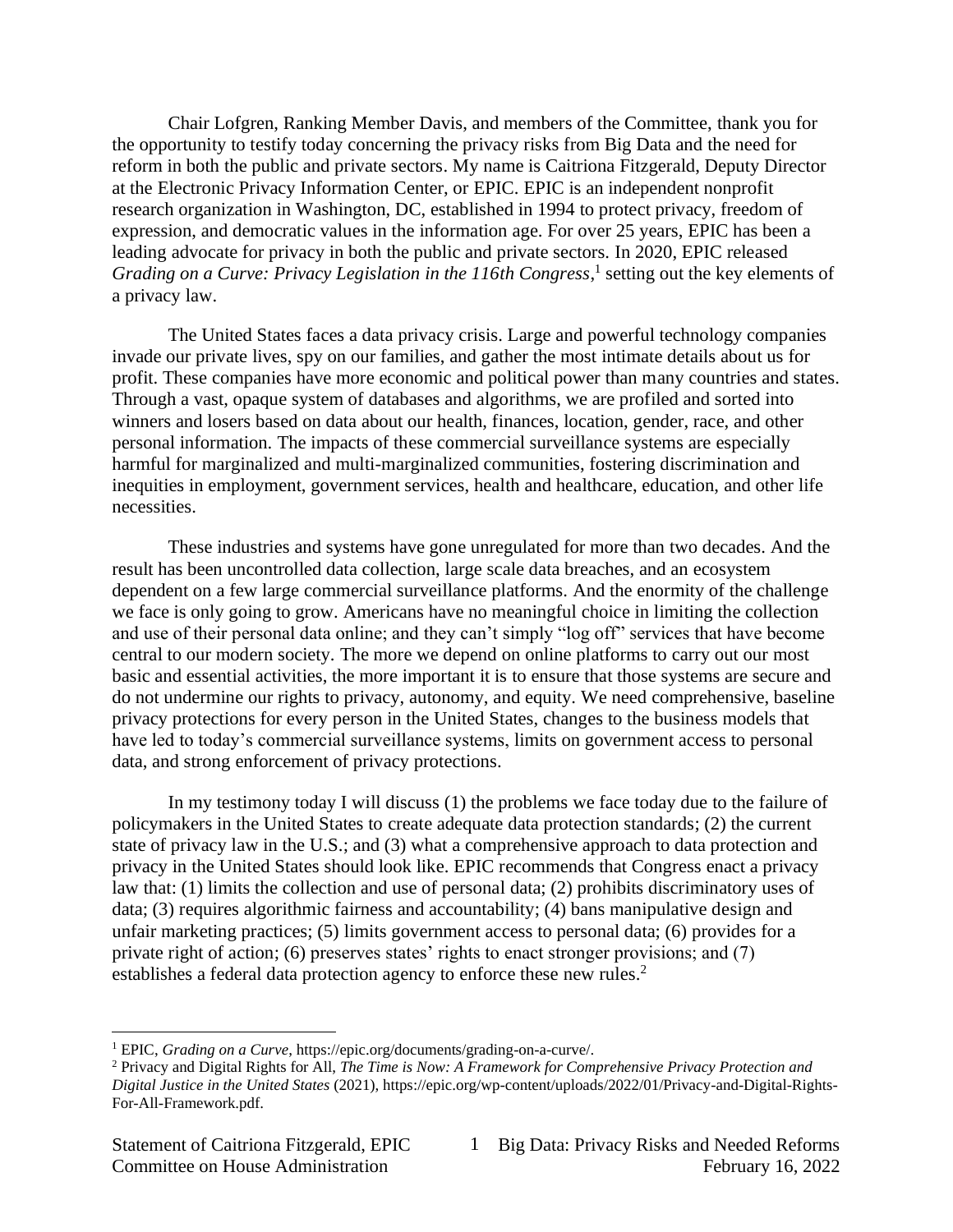# **I. The United States' Data Privacy Crisis**

# **A. Unfettered Data Collection and Exploitation Harms Autonomy and Democracy**

The lack of a comprehensive U.S. privacy law threatens individual autonomy and undermines our democratic institutions and national security. Without clear and enforceable data protection rules, there has been widespread overcollection, abusive data practices, and targeting that threatens our rights and institutions. Robust data privacy standards are essential to ensure the protection of human rights, human dignity, and the healthy functioning of our democracy.

Due to the failure of policymakers in the United States to create adequate data protection standards, rather than innovating around privacy-protective ways to advertise, the business models of advertising firms were permitted to grow unencumbered into corporate surveillance systems driven by collecting and commodifying every tiny bit of personal data about us.<sup>3</sup> These firms track us across our devices and all over the internet, building detailed profiles about us simply so they can target us with more ads, at the cost of exposing us to ever-increasing risks of breaches, data misuse, manipulation, and discrimination. 4

Cross-site and cross-device tracking is one reason why the notice-and-consent approach does not work when it comes to privacy. The intricacies and breadth of the commercial surveillance industry are impossible for the vast majority of Internet users to fully grasp. In 2020, The Markup found that one-third of websites they surveyed contained Facebook's tracking pixel, which allows Facebook to identify users (whether or not they are logged into Facebook) and connect those website visits to their Facebook profile.<sup>5</sup> The Markup also scanned hundreds of websites on sensitive topics and discovered an alarming amount of tracking, including:

- a state agency page on how to report child abuse sending data about its visitors to six ad tech companies;
- WebMD and Everyday Health sending visitor data to dozens of marketing companies; and
- Eighty U.S. abortion providers whose sites included third-party trackers, some of which sent data to Facebook to be connected to user profiles.<sup>6</sup>

These trackers collect millions of data points each day that are then sold or transferred to data brokers, who combine them with other data sources linked to us to build invasive profiles. Sometimes these profiles are used to target people with "personalized" advertisements that stalk them across the web, and in other instances the data profiles are fed into secret algorithms used

<sup>3</sup> *See generally* Shoshana Zuboff, *The Age of Surveillance Capitalism*, Profile Books (2019).

<sup>4</sup> *See* Consumer Federation of America, *Factsheet: Surveillance Advertising: How Does the Tracking Work?* (Aug. 26, 2021), [https://consumerfed.org/consumer\\_info/factsheet-surveillance-advertising-how-tracking-works/.](https://consumerfed.org/consumer_info/factsheet-surveillance-advertising-how-tracking-works/) 

<sup>5</sup> Julia Angwin, *What They Know… Now,* The Markup (Sept. 22, 2020),

[https://themarkup.org/blacklight/2020/09/22/what-they-know-now.](https://themarkup.org/blacklight/2020/09/22/what-they-know-now)

<sup>6</sup> Aaron Sankin and Surya Mattu, *The High Privacy Cost of a "Free" Website*, The Markup (Sept. 22, 2020), [https://themarkup.org/blacklight/2020/09/22/blacklight-tracking-advertisers-digital-privacy-sensitive-websites.](https://themarkup.org/blacklight/2020/09/22/blacklight-tracking-advertisers-digital-privacy-sensitive-websites)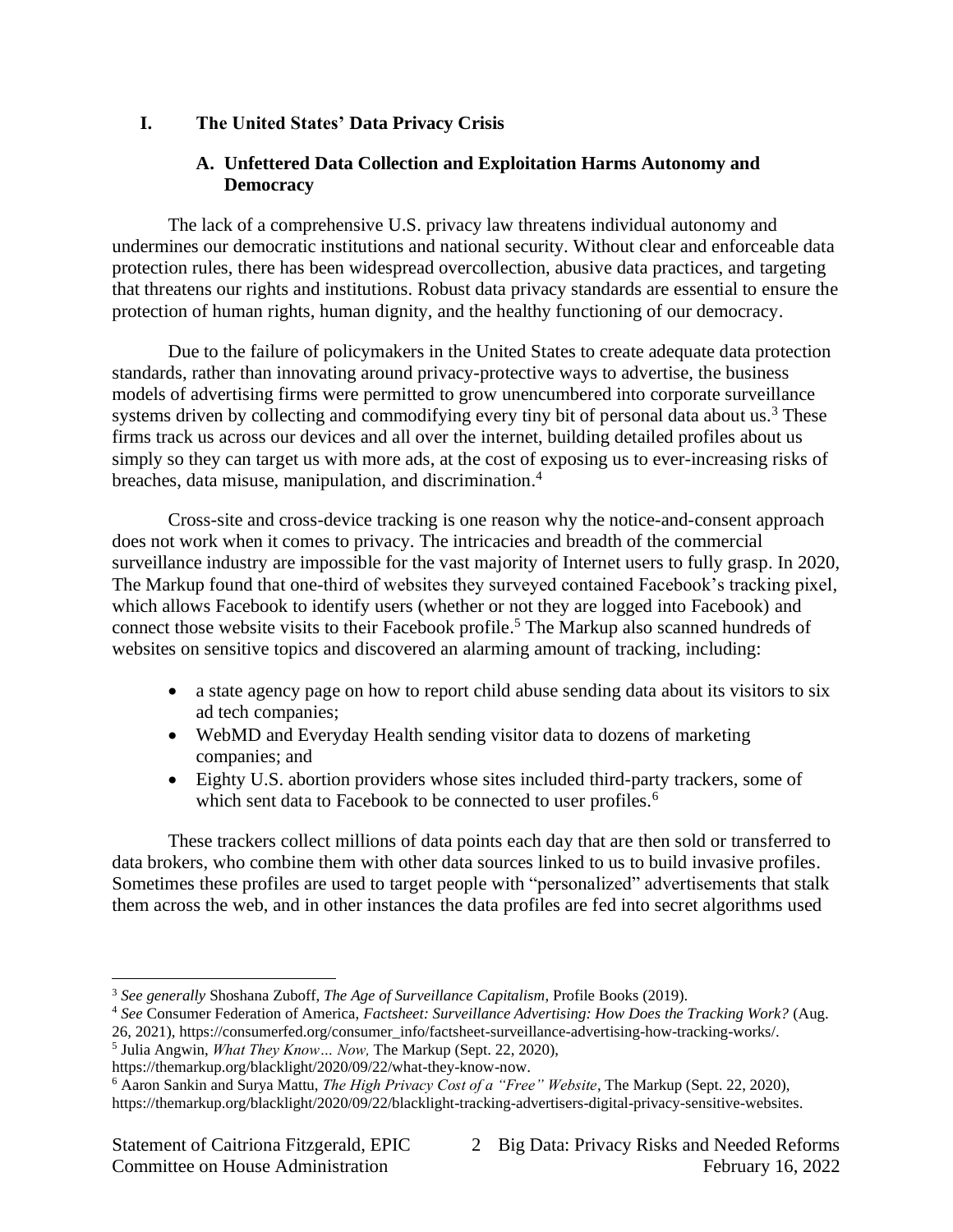to determine the interest rates on mortgages and credit cards, raise consumers' interest rates, or deny people jobs.<sup>7</sup>

This expansive network of surveillance, profiling, and data extraction is creepy and exploitative, but it has also been weaponized in ways that undermine our political systems and public discourse. The Cambridge Analytica case<sup>8</sup> provided a clear illustration of the ways that limitless data collection and retention threatens election integrity and our democratic institutions.<sup>9</sup> When personal data is collected and used to refine, propagate, and amplify hate, extremism, and disinformation, that threatens our self-determination, our elections, and our democracy. Just as advertising companies use profiles about us to manipulate us into purchases, so too can they manipulate our views by filtering the content we see.<sup>10</sup>

When Congress was considering consumer privacy legislation in the 1990s, the problem was new and emerging.<sup>11</sup> But since then, data collection has grown unchecked for over two decades and it is now beyond a crisis. In poll after poll, Americans say they want privacy. In a survey recently conducted by the Future of Technology Commission, a staggering 86% of Americans agreed that "it should be illegal for private companies to sell or share information about people no matter what" and only 46% agreed that it would be okay for companies to "sell consumers' data as long as they are transparent about how the data is used and make it clear to consumers."<sup>12</sup> In a Morning Consult poll last year, more than 4 in 5 voters said Congress should prioritize privacy legislation.<sup>13</sup> Congress needs to address this crisis now.

# **B. Government Use of Personal Data**

The commercial exploitation of personal data is not the only threat to privacy. Government agencies have also dramatically increased their collection and use of personal data

<sup>9</sup> *See e.g.* Corin Faife and Alfred Ng, *After Repeatedly Promising Not to, Facebook Keeps Recommending Political Groups to Its Users*, The Markup (June 24, 2021), https://themarkup.org/citizen-browser/2021/06/24/afterrepeatedly-promising-not-to-facebook-keeps-recommending-political-groups-to-its-users; Heidi Schlumpf, *Pro-Trump group targets Catholic voters using cellphone technology*, Nat'l Catholic Reporter (Jan. 2, 2020), [https://www.ncronline.org/news/parish/pro-trump-group-targets-catholic-voters-using-cell-phone-technology;](https://www.ncronline.org/news/parish/pro-trump-group-targets-catholic-voters-using-cell-phone-technology) Sam Schechner, Emily Glazer, and Patience Haggin, *Political Campaigns Know Where You've Been. They're Tracking Your Phone*, Wall Street Journal (Oct. 10, 2019), [https://www.wsj.com/articles/political-campaigns-track](https://www.wsj.com/articles/political-campaigns-track-cellphones-to-identify-and-target-individual-voters-11570718889)[cellphones-to-identify-and-target-individual-voters-11570718889;](https://www.wsj.com/articles/political-campaigns-track-cellphones-to-identify-and-target-individual-voters-11570718889)

<sup>10</sup> Colin Lecher and Leon Yin, *One Year After the Capitol Riot, Americans Still See Two Very Different Facebooks*, The Markup (Jan. 6, 2022), https://themarkup.org/citizen-browser/2022/01/06/one-year-after-the-capitol-riotamericans-still-see-two-very-different-facebooks.

<sup>7</sup> *See* EPIC, *Data Brokers*, [https://epic.org/issues/consumer-privacy/data-brokers/.](https://epic.org/issues/consumer-privacy/data-brokers/)

<sup>8</sup> Robinson Meyer, *The Cambridge Analytica Scandal, in Three Paragraphs*, The Atlantic (Mar. 20, 2018), [https://www.theatlantic.com/technology/archive/2018/03/the-cambridge-analytica-scandal-in-three](https://www.theatlantic.com/technology/archive/2018/03/the-cambridge-analytica-scandal-in-three-paragraphs/556046/)[paragraphs/556046/.](https://www.theatlantic.com/technology/archive/2018/03/the-cambridge-analytica-scandal-in-three-paragraphs/556046/)

<sup>&</sup>lt;sup>11</sup> See Hearing on S. 809: The Online Privacy Protection Act of 1999, S. Comm. on Commerce, Sci, and Trans., Subcomm. on Communications (July 27, 1999) (testimony of Marc Rotenberg, Exec. Dir., EPIC),

[https://archive.epic.org/privacy/internet/EPIC\\_testimony\\_799.pdf](https://archive.epic.org/privacy/internet/EPIC_testimony_799.pdf) ("For those who are willing to look closely, there is little indication that self-regulation is working. Privacy policies read more like warning notices and disclaimers.") <sup>12</sup> Benson Strategy Group, Future of Tech Commission: Tech Attitudes Survey (July 20, 2021 - July 29, 2021), [https://d2e111jq13me73.cloudfront.net/sites/default/files/uploads/pdfs/bsg\\_future\\_of\\_technology\\_topline\\_c1-1.pdf.](https://d2e111jq13me73.cloudfront.net/sites/default/files/uploads/pdfs/bsg_future_of_technology_topline_c1-1.pdf) <sup>13</sup> Sam Sabin, States Are Moving on Privacy Bills. Over 4 in 5 Voters Want Congress to Prioritize Protection of Online Data (Apr. 27, 2021), [https://morningconsult.com/2021/04/27/state-privacy-congress-priority-poll/.](https://morningconsult.com/2021/04/27/state-privacy-congress-priority-poll/)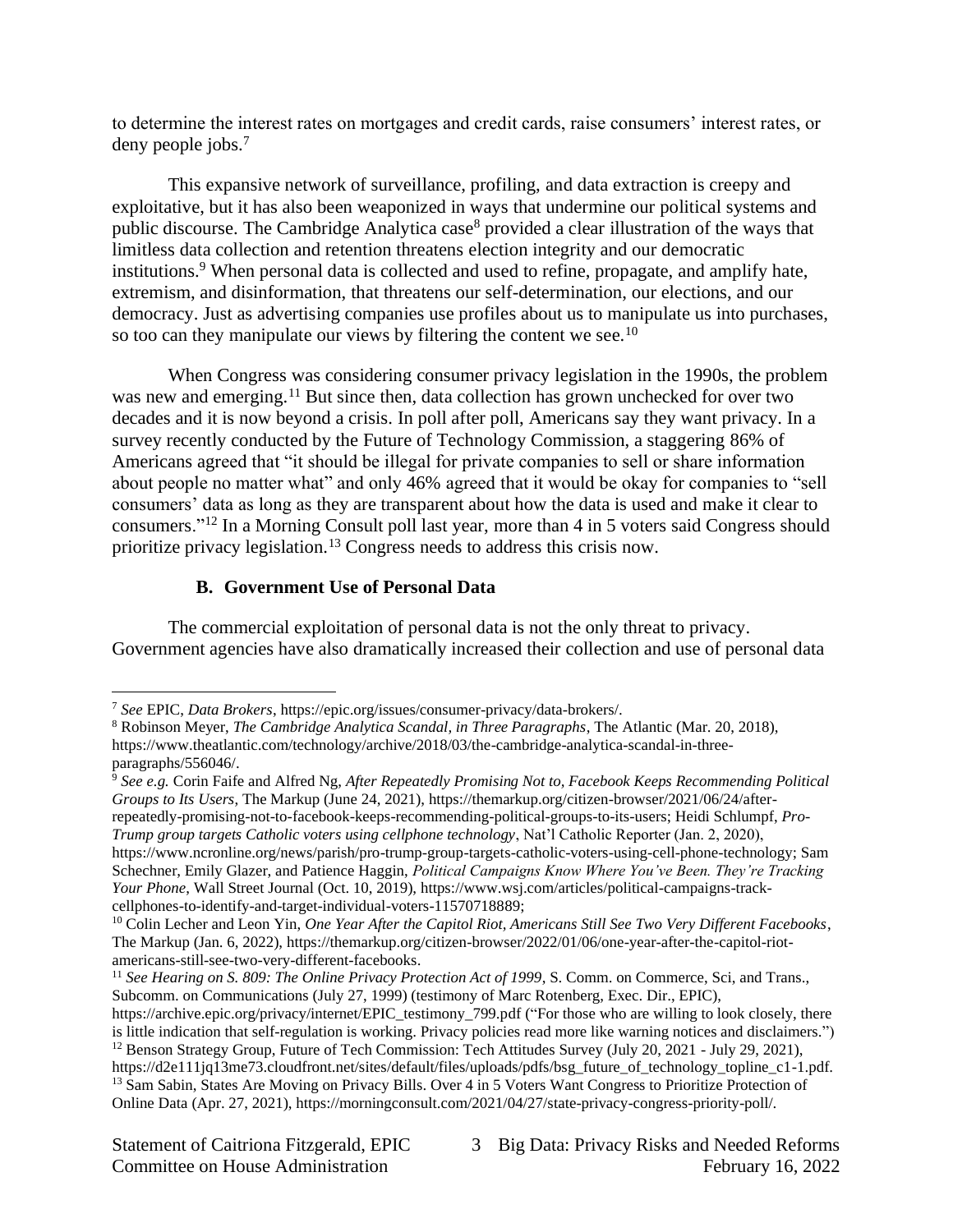while failing to address the significant risks to privacy and cybersecurity posed by modern data systems. Agencies are far behind where they need to be in terms of securing, protecting, and properly minimizing data. The lack of up-to-date rules has led to a default presumption of broad collection and use without necessary protections. The two principal statutes that regulate the federal government's use of personal data, discussed below, were passed twenty and forty-eight years ago.

We saw a glaring example of agency failure to properly consider privacy risks of data collection just this month. Reports that the Internal Revenue Service had contracted with thirdparty vendor ID.me for identity verification, requiring taxpayers to submit to facial recognition identification in order to access tax records online, sparked immediate controversy.<sup>14</sup> The plan would have forced individuals to submit biometric data to ID.me, who would have held on to that data for a minimum of seven years. Following pressure from advocates and members of Congress, the IRS announced last week that it was reversing course and will not go through with the plan to require individuals to use the privacy identity verification service ID.me to access the IRS website.<sup>15</sup>

And government agencies are especially vulnerable to data breaches. A recent Department of Homeland Security Inspector General report found that Customs and Border Protection (CBP) failed to safeguard pictures of travelers obtained for a facial recognition pilot program.<sup>16</sup> 184,000 facial images were exposed in a data breach of a CBP subcontractor, Perceptics, LLC. The Inspector General found that the CBP failed to undertake sufficient information security practices to prevent Perceptics from obtaining the data.

Rashida Richardson has outlined best practices for government procurement of datadriven technologies.<sup>17</sup> Many of these solutions could be implemented without legislative or regulatory action.

# **C. Self-Regulatory Approaches Have Failed Time and Again to Protect Privacy**

Congress should not need further evidence to prove that industry self-regulation does not work when it comes to personal data – it has had nearly three decades to succeed, but instead had led us to the crisis we face today.<sup>18</sup>

<sup>14</sup> Drew Harwell, *IRS plan to scan your face prompts anger in Congress, confusion among taxpayers*, Wash. Post (Jan. 28, 2022), [https://www.washingtonpost.com/technology/2022/01/27/irs-face-scans/.](https://www.washingtonpost.com/technology/2022/01/27/irs-face-scans/)

<sup>15</sup> Alan Rappeport and Kashmir Hill, *I.R.S. to End Use of Facial Recognition for Identity Verification*, N.Y. Times (Feb. 7, 2022)[, https://www.nytimes.com/2022/02/07/us/politics/irs-idme-facial-recognition.html.](https://www.nytimes.com/2022/02/07/us/politics/irs-idme-facial-recognition.html) 

<sup>&</sup>lt;sup>16</sup> Joseph Cuffari, Review of CBP's Major Cybersecurity Incident during a 2019 Biometric Pilot, Dep't of Homeland Sec. Off. of Inspector Gen. (Sept. 21, 2020).

<sup>17</sup> Richardson, Rashida, *Best Practices for Government Procurement of Data-Driven Technologies* (May 2021), available a[t https://ssrn.com/abstract=3855637.](https://ssrn.com/abstract=3855637)

<sup>18</sup> *See* Robert Gellman & Pam Dixon, Many Failures: A Brief History of Privacy Self-Regulation in the United States (Oct. 2011), [http://www.worldprivacyforum.org/wp-content/uploads/2011/10/WPFselfregulationhistory.pdf;](http://www.worldprivacyforum.org/wp-content/uploads/2011/10/WPFselfregulationhistory.pdf) *see also* Center for Digital Democracy and U.S. PIRG, *Cookie Wars, Real-Time Targeting, and Proprietary Self Learning Algorithms: Why the FTC Must Act Swiftly to Protect Consumer Privacy*, FTC Privacy Roundtables – Comment, Project No. P095416 (Nov. 4, 2009),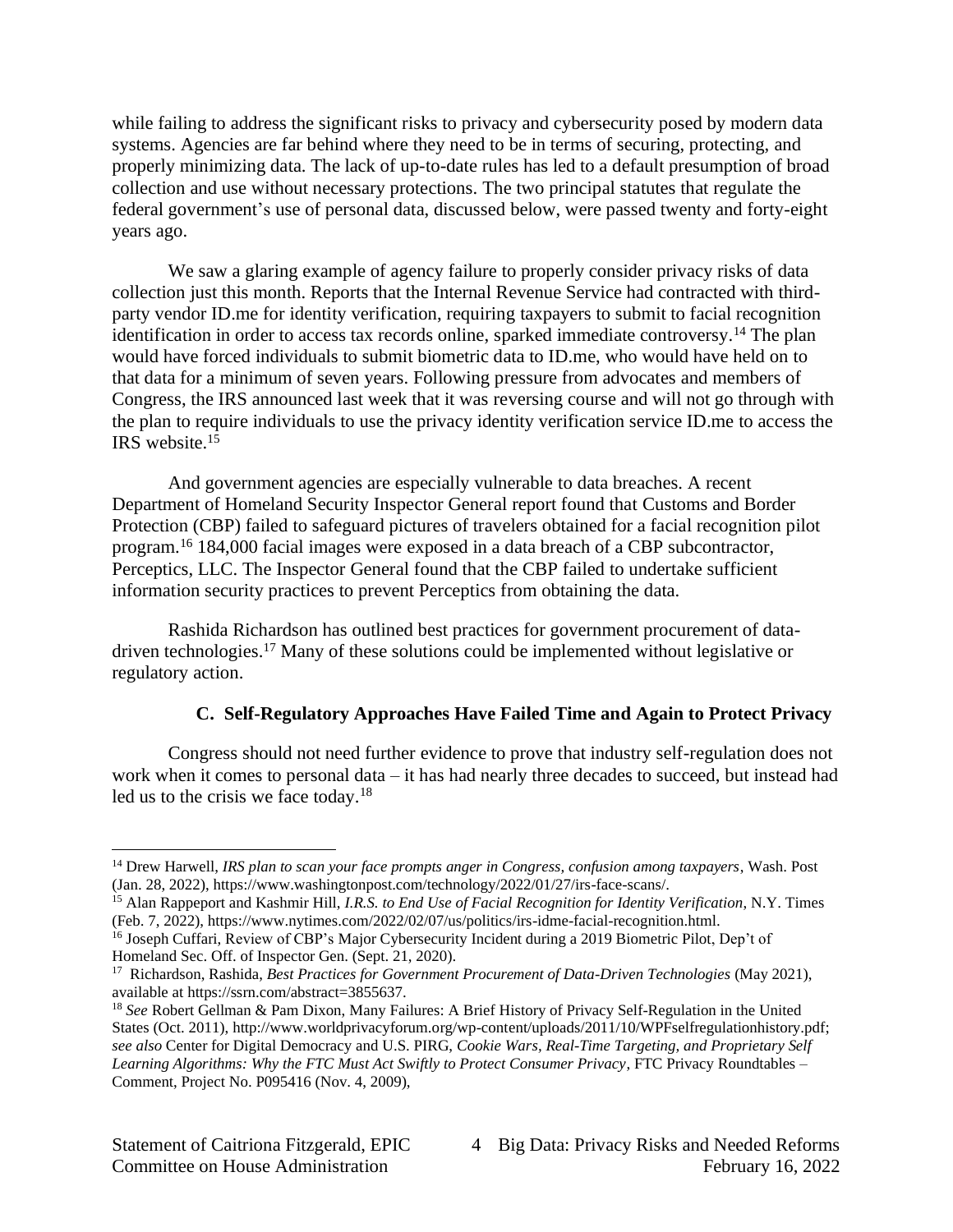In November 1999, the FTC and Department of Commerce announced the formation of the Network Advertising Initiative (NAI), shortly after DoubleClick, an online target advertising company, was the subject of an FTC investigation. Less than a year later and with little involvement from consumer and privacy groups, the self-regulatory NAI principles were publicized.<sup>19</sup> The NAI standards were unsurprisingly weak. NAI members could transfer information between themselves to an unlimited degree, so long as it is used for advertising. No meaningful enforcement mechanism was incorporated.

Around the same time, the World Wide Web Consortium (W3C) released the Platform for Privacy Preferences (P3P) protocol.<sup>20</sup> P3P was a complex and confusing protocol made it more difficult for Internet users to protect their privacy.

Despite stating in a report to Congress in May 2000 that self-regulatory programs fell "well short" of expectations,<sup>21</sup> the Federal Trade Commission itself released self-regulatory principles in 2009 and again in 2012.<sup>22</sup> The 2009 principles sparked the creation of the Digital Advertising Alliance (DAA), which was comprised of industry associations. The DAA promoted weak privacy standards with little enforcement, rubber stamping existing business practices.

Most recently, the Digital Advertising Alliance has promoted its self-regulatory principles,<sup>23</sup> which involve "opt-out" models that are inscrutable and hard for average users to navigate. These systems are designed in every way possible to push people away from privacy protections, to give the appearance of user "control," but in fact to prevent individuals from exercising any agency over what is done with their data.

None of these self-regulatory systems have worked. They simply cement the existing harmful business practices that form surveillance capitalism. It is past time to move away from self-regulation.

# **D. Corporate Surveillance is Especially Harmful to Marginalized Communities**

The monetization of Americans' personal data has an acute impact on marginalized communities. <sup>24</sup> Invasions of privacy deprive people of opportunities and they perpetuate

[https://www.ftc.gov/sites/default/files/documents/public\\_comments/privacy-roundtables-comment-project](https://www.ftc.gov/sites/default/files/documents/public_comments/privacy-roundtables-comment-project-no.p095416-544506-00013/544506-00013.pdf)[no.p095416-544506-00013/544506-00013.pdf.](https://www.ftc.gov/sites/default/files/documents/public_comments/privacy-roundtables-comment-project-no.p095416-544506-00013/544506-00013.pdf)

<sup>19</sup> *See* Letter from EPIC to S. Comm. on Commerce (July 28, 2000),

[https://archive.epic.org/privacy/internet/NAI\\_letter.html.](https://archive.epic.org/privacy/internet/NAI_letter.html)

<sup>20</sup> EPIC, *Pretty Poor Privacy: An Assessment of P3P and Internet Privacy* (June 2000),

[https://archive.epic.org/reports/prettypoorprivacy.html.](https://archive.epic.org/reports/prettypoorprivacy.html)

<sup>21</sup> Fed. Trade Comm'n, *Privacy Online: Fair Information Practices in the Electronic Marketplace, A Report To Congress* 35 (2000)[, https://www.ftc.gov/sites/default/files/documents/reports/privacy-online-fair-information](https://www.ftc.gov/sites/default/files/documents/reports/privacy-online-fair-information-practices-electronic-marketplace-federal-trade-commission-report/privacy2000text.pdf)[practices-electronic-marketplace-federal-trade-commission-report/privacy2000text.pdf.](https://www.ftc.gov/sites/default/files/documents/reports/privacy-online-fair-information-practices-electronic-marketplace-federal-trade-commission-report/privacy2000text.pdf) 

<sup>&</sup>lt;sup>22</sup> Fed. Trade Comm'n, FTC Staff Report: Self-regulatory Principles For Online Behavioral Advertising: Tracking *Targeting, And Technology* (Feb. 2009); Fed. Trade Comm'n, *Protecting Consumer Privacy In An Era Of Rapid Change: Recommendations For Businesses And Policymakers* (Mar. 2012).

<sup>&</sup>lt;sup>23</sup> Digital Advertising Alliance, DAA Self-Regulatory Principles[, https://digitaladvertisingalliance.org/principles.](https://digitaladvertisingalliance.org/principles)

<sup>24</sup> *See Protecting Consumer Privacy in the Age of Big Data*, 116th Cong. (2019), H. Comm. on the Energy & Comm., Subcomm. on Consumer Protection and Comm. (Feb. 26, 2019) (testimony of Brandi Collins-Dexter, Color of Change),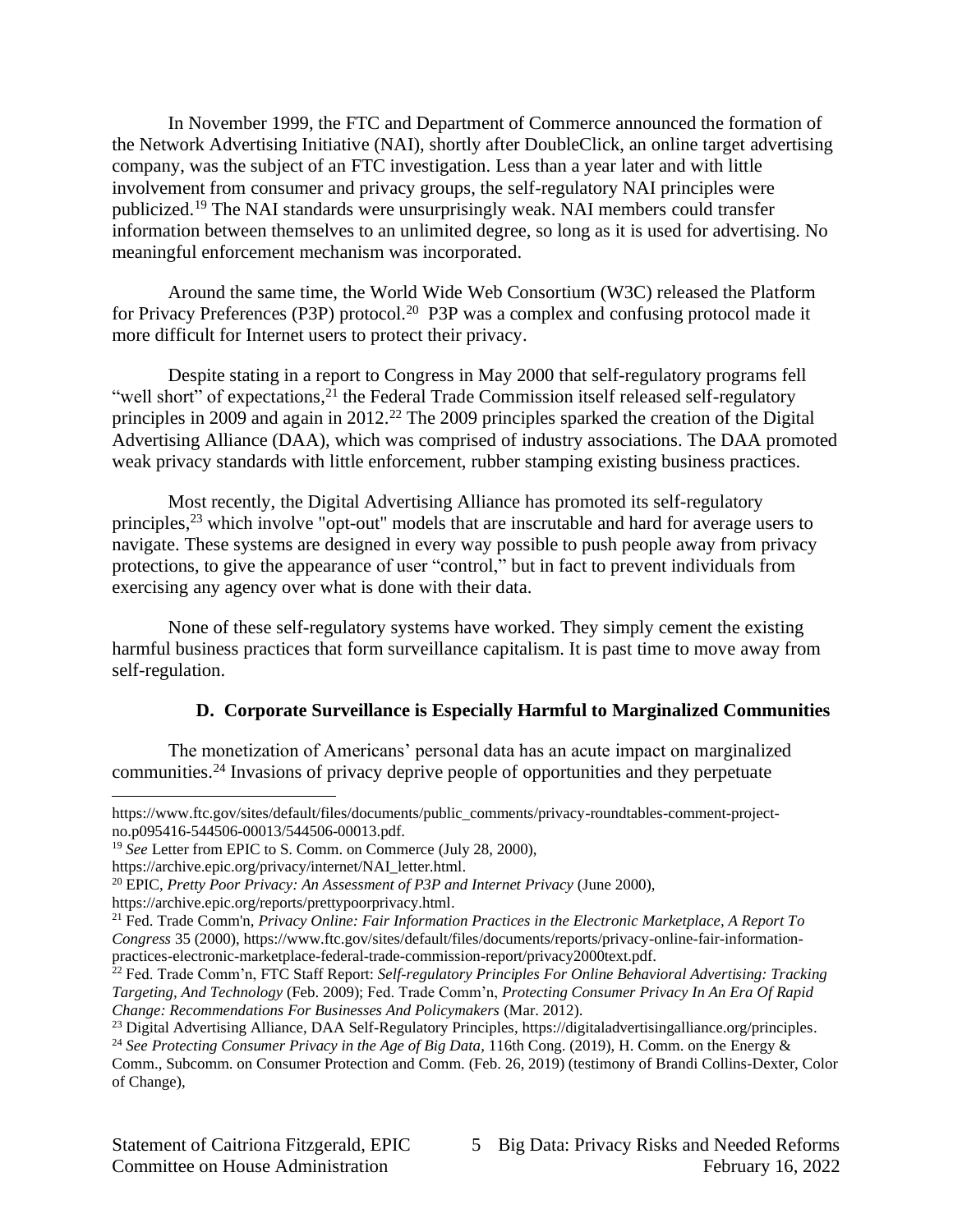systemic inequities in our society. We have all had the experience of being creeped out by an ad targeted at us – many people assume that companies like Facebook must be using the microphones on our phones to listen to us because the ads are so often related to something we just had a conversation about. They are not really listening to us, but the reality is even creepier they do not need to hear us to know what we are saying or thinking because that is how much data they are collecting about us – the websites we visit, where we are going, who our friends are, and what those friends are reading and doing.<sup>25</sup> They are tracking so many data points about us that it really seems like they are listening to us.

For some people, that means being creeped out by an ad. But for marginalized communities, it can often mean not being shown ads for housing or job openings, depriving individuals of life opportunities, and perpetuating systemic inequities in our society.

These data practices threaten individual privacy and autonomy, and companies have proven time and again that they cannot police themselves. Rather than continuing to tweak a system that demonstrably does not work, this problem requires a legislative and regulatory solution.

### **II. Current Law is Inadequate to Protect Individual Privacy and our Democracy**

### **A. Federal Agencies are Subject to the Privacy Act and E-Government Act**

The Privacy Act of  $1974^{26}$  was created in response to concerns about how the creation and use of computerized databases might impact individuals' privacy rights. Executive departments, military departments, independent regulatory agencies, and government-controlled corporations are all covered by the Privacy Act. It safeguards privacy through creating four procedural and substantive rights in personal data. First, it requires government agencies to show an individual any records kept on him or her. Second, it requires agencies to follow certain principles, called "fair information practices," when gathering and handling personal data. Third, it places restrictions on how agencies can share an individual's data with other people and agencies. Fourth and finally, it includes a private right of action, allowing individuals to sue the government for violating the Privacy Act's provisions.

The important purposes of the Privacy Act have been undermined over the last three decades by the numerous and broad exceptions asserted by most agencies. These exceptions (as well as the practical difficulties involved with maintaining and regulating such a vast system of databases) mean that individual privacy is not often as carefully protected as the drafters of the Privacy Act might have liked. Since "records," "systems of records" and "agencies" are narrowly defined, the Act may not cover many types of databases and data-gathering activities. Also, there are certain exceptions given for "law enforcement purposes." Finally, the "routine use" exception

[https://energycommerce.house.gov/sites/democrats.energycommerce.house.gov/files/documents/Brandi%20Collins](https://energycommerce.house.gov/sites/democrats.energycommerce.house.gov/files/documents/Brandi%20Collins%20Dexter%2002.26.2019.pdf) [%20Dexter%2002.26.2019.pdf.](https://energycommerce.house.gov/sites/democrats.energycommerce.house.gov/files/documents/Brandi%20Collins%20Dexter%2002.26.2019.pdf)

<sup>25</sup> Elec. Frontier Foundation, *Behind the One-Way Mirror: A Deep Dive Into the Technology of Corporate Surveillance* (2019), [https://www.eff.org/wp/behind-the-one-way-mirror.](https://www.eff.org/wp/behind-the-one-way-mirror) <sup>26</sup> 5 U.S.C. § 552a.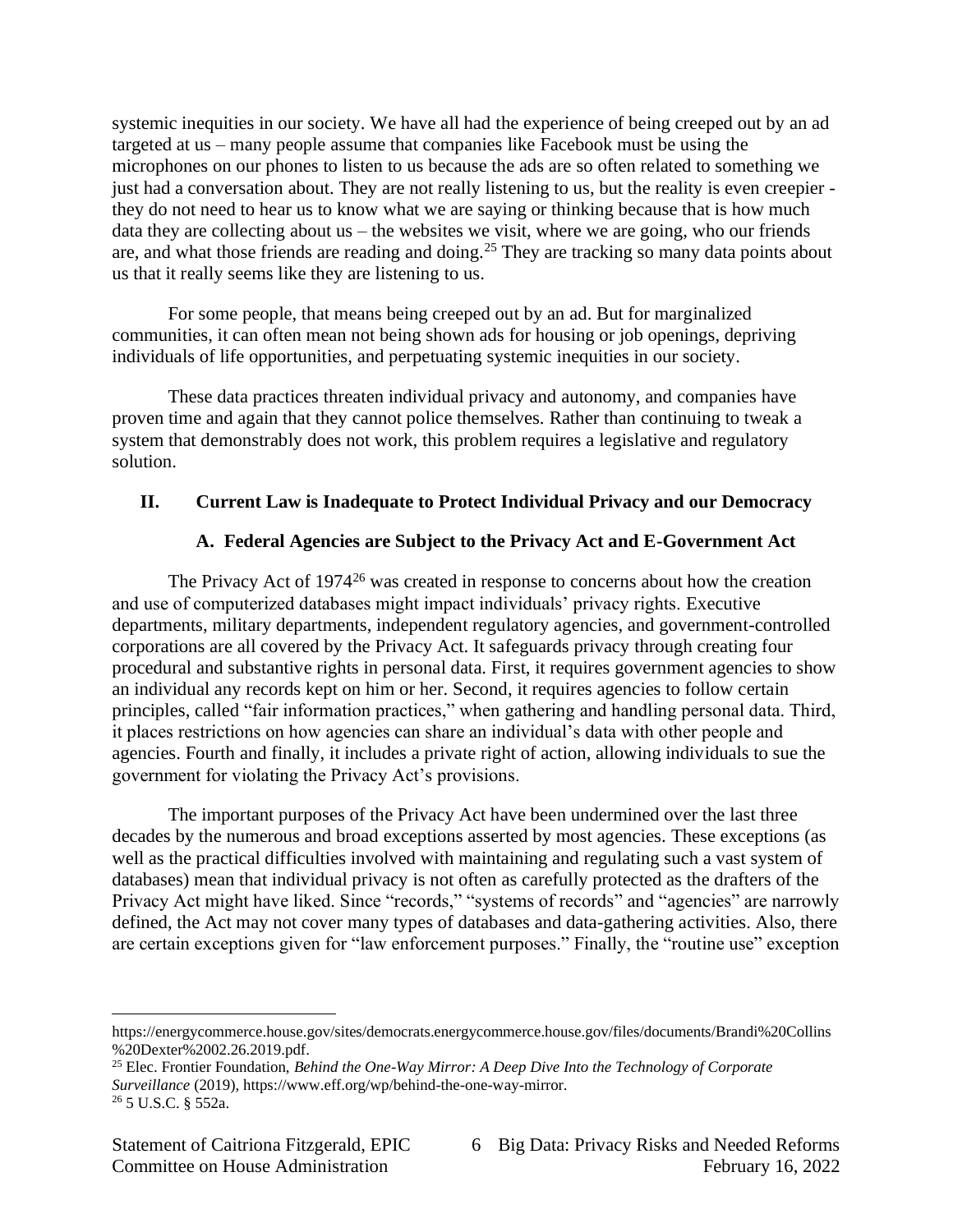allows government agencies to disclose individually identifiable information simply by stating their plans to disclose that type of information when they create or alter the database.

The Privacy Act simply defines "routine use" as "the use of such record for a purpose which is compatible with the purpose for which it was collected."<sup>27</sup> Note that a routine use does not have to be a purpose identical to the purpose for which the record was collected, only a compatible purpose. This phrasing can often lead to mission creep for a system of records, in which the routine uses for a particular database gradually increase until its scope is far greater than its originally stated goals.<sup>28</sup>

The rights provided for under the Privacy Act have also been severely curtailed by a series of misguided court decisions. In 2004, the Supreme Court ruled that individuals whose data is misused by a federal agency are not entitled to the statutory damages that the Privacy Act is intended to provide, but must instead prove actual damages.<sup>29</sup> In 2012, the Court ruled that individuals cannot recover damages under the Privacy Act for mental and emotional distress, even when an agency wrongly discloses highly sensitive information like a person's HIV status.<sup>30</sup> These decisions have not only made it exceptionally difficult for individuals to obtain relief for the misuse of their personal information by federal agencies; they have also weakened a key incentive for agencies to comply with the Privacy Act in the first place.

The lesson from the Privacy Act when applied to comprehensive privacy legislation covering the private sector is that if legislation does not set strict purpose and use limitations, and establish robust mechanisms for enforcement of those limitations, there will always be an incentive for companies to retain and use data beyond its initial purpose—to the point where the restriction becomes no restriction at all.

The E-Government Act, enacted in 2002, was intended to make federal agencies more accessible to the public by electronic means. The Act created an Office of Electronic Government within the Office of Management and Budget and requires that regulatory proceedings and other material appear on agency web sites. Crucially, section 208 of the Act requires agencies to perform Privacy Impact Assessments (PIAs) before procuring an information system that will process personal data or initiating a new collection of personal information.

When implemented properly, PIAs force government agencies and other institutions to carefully evaluate and publicly disclose the privacy risks of a proposed action, system, or project. An impact assessment enables the entity to identify privacy risks, to determine how and if those risks can be mitigated, and to make an informed decision whether the proposed collection or system can be justified in light of its privacy impact. An impact assessment also serves to inform the public of a data collection or system that poses a threat to privacy.

<sup>&</sup>lt;sup>27</sup> *Id.* at § 552a(a)(7).

<sup>28</sup> Gellman, Robert, *From the Filing Cabinet to the Cloud: Updating the Privacy Act of 1974*, 23-37 (May 12, 2021), *available at* [https://ssrn.com/abstract=3844965.](https://ssrn.com/abstract=3844965)

<sup>29</sup> *Doe v. Chao*, 540 U.S. 614 (2004).

<sup>30</sup> *FAA v. Cooper*, 566 U.S. 284 (2012).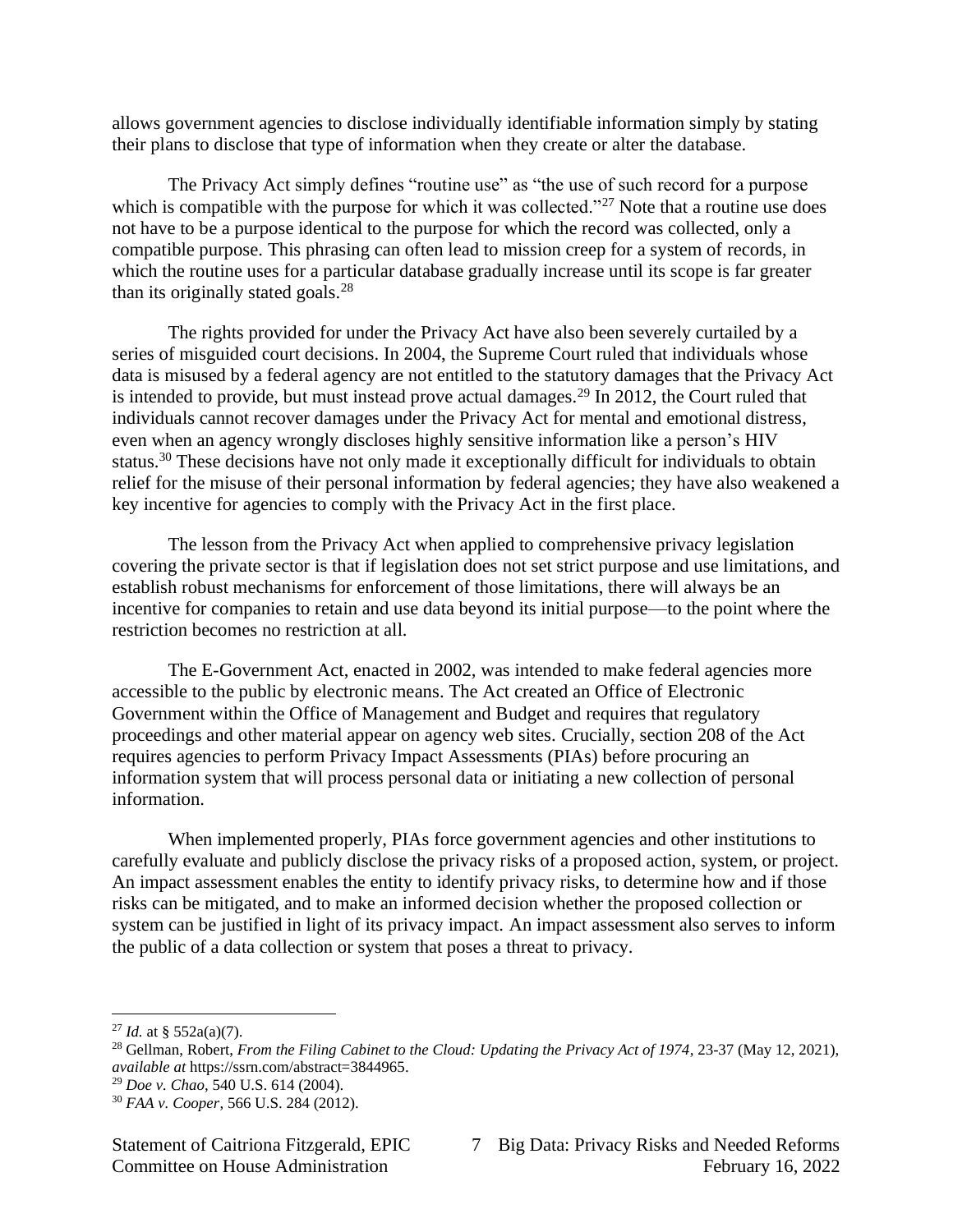Privacy impact assessments—or data protection impact assessments—are also required by the European Union's General Data Protection Regulation (GDPR) for all high-risk data processing activities. Article 35 of the GDPR states:

Where a type of processing in particular using new technologies, and taking into account the nature, scope, context and purposes of the processing, is likely to result in a high risk to the rights and freedoms of natural persons, the controller shall, prior to the processing, carry out an assessment of the impact of the envisaged processing operations on the protection of personal data.<sup>31</sup>

However, the key to making impact assessments effective lies in enforcement. Without proper guidance and enforcement mechanisms, agencies and private companies will simply see PIAs as a box-checking exercise that must be completed for compliance rather than a substantive analysis of whether and how the entity should collect or use personal data.<sup>32</sup>

A recent example lies in the PIA conducted by the Internal Revenue Service prior to contracting with third-party vendor ID.me for identity verification.<sup>33</sup> The PIA lifts language directly from ID.me's corporate materials.<sup>34</sup> The PIA also doesn't make mention of the one-tomany facial recognition system that ID me has admitted to using.<sup>35</sup> In fact, despite the massive and well-known privacy and bias issues with facial recognition technology, the only facial matching technology referenced in the PIA is "comparing still … or video ... selfies against the photo evidence uploaded by the user."36

As with the Privacy Act, courts have made it exceedingly difficult to enforce the personal data provisions of the E-Government Act through private action. In a pair of decisions from 2017 and 2019, the D.C. Circuit held that organizations and individuals cannot rely on an agency's failure and publish a PIA to stop the agency's unlawful processing of personal information.<sup>37</sup> As a result, there are few if any consequences for agencies that bypass the requirements of section 208.

This demonstrates just how critical it is that Congress establish a broad and express private right of action in privacy legislation. Rulings under the Privacy Act and E-Government Act have shown that without a robust private right of action, statutory rights will not be adequately enforced and privacy harms will continue undeterred. As I discuss later in my testimony, it also demonstrates the need for a federal Data Protection Agency that can serve as a

<sup>32</sup> *See* Ari Ezra Waldman, *Privacy, Practice, and Performance,* California Law Review, Vol. 110, 19-21 (2021). <sup>33</sup> Internal Revenue Service, *Privacy Impact Assessment: SADI CSP – ID.me* (Nov. 2021),

<https://www.irs.gov/pub/irs-pia/id-me-pia.pdf> (hereinafter "IRS PIA").

<sup>36</sup> IRS PIA, *supra* note 8 at 8.

<sup>31</sup> Regulation (EU) 2016/679 of the European Parliament, Article 35.

<sup>&</sup>lt;sup>34</sup> *See Id.* at 10 and ID.me, Privacy Policy, 5[, https://www.id.me/privacy.](https://www.id.me/privacy)

<sup>35</sup> Tonya Riley, *ID.me CEO backtracks on claims company doesn't use powerful facial recognition tech*, Cyberscoop (Jan. 26, 2022), https://www.cyberscoop.com/id-me-ceo-backtracks-on-claims-company-doesnt-usepowerful-facial-recognition-tech/; Ina Fried, *ID.me CEO apologies for misstatements on IRS facial recognition*, Axios (Jan. 27, 2022), https://www.axios.com/idme-ceo-apologizes-misstatements-irs-facial-recognition-88ce2ee2- 9ae9-426c-b69e-c0b42ad82f61.html.

<sup>37</sup> *EPIC v. United States Dep't of Com.*, 928 F.3d 95 (D.C. Cir. 2019); EPIC *v. Presidential Advisory Comm'n on Election Integrity*, 878 F.3d 371 (D.C. Cir. 2017).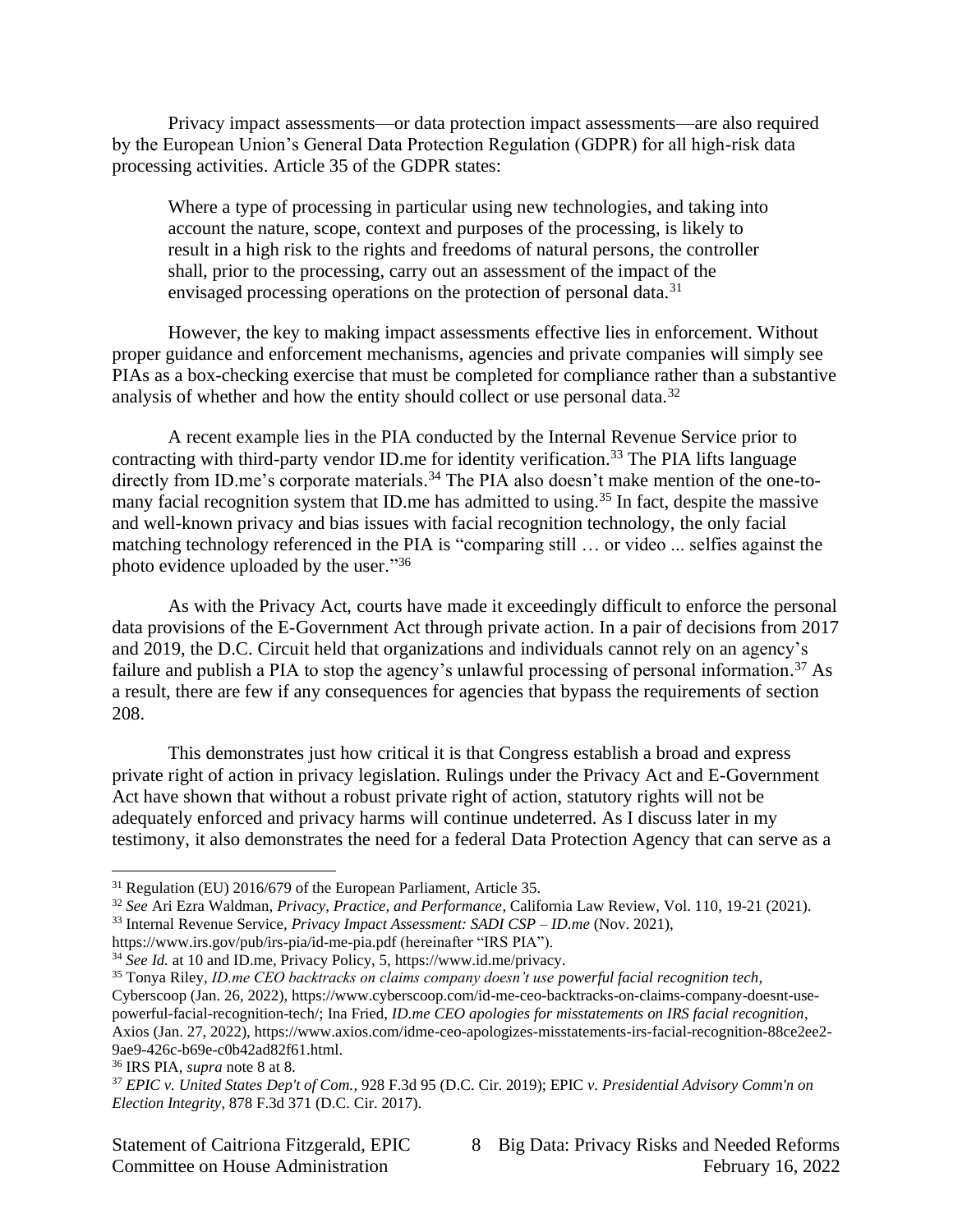central authority on privacy in the federal government, with the expertise necessary to guide agencies as they conduct PIAs.

# **B. Private Sector Data Collection and Use Governed by Sectoral Laws**

There is no comprehensive law in the United States governing the collection and use of personal data. Instead, some types and uses of data are regulated by sector-specific laws such as the Health Insurance Portability and Accounting Act (HIPAA), the Fair Credit Reporting Act (FCRA), the Children's Online Privacy Protection Act (COPPA), the Family Educational Rights and Privacy Act (FERPA), and others, while many types of data are not protected at all.<sup>38</sup> In addition to leaving huge gaps in coverage that have allowed the expansion of data collection and abuse across many different sectors, most notably online services, this also leads to confusion by the public about what types of personal data are protected and how and increased compliance costs for businesses. The US needs a comprehensive, coherent approach to privacy and data protection.

# **C. Comprehensive State Privacy Laws**

In recent years, largely in response to Congressional inaction, some states have enacted their own privacy laws. In 2018, the California State Legislature enacted the California Consumer Privacy Act of 2018 ("CCPA"), the first comprehensive consumer privacy law enacted in the United States. The CCPA established the right of residents of California to know what personal information about them is being collected; to know whether their information is sold or disclosed and to whom; to limit the sale of personal information to others; and to access their information held by others. The CCPA gives individuals a right to delete their data and prohibits businesses from selling the personal information of CA residents under the age of 16 without their opt-in consent. The CCPA was further updated by a ballot question approved by voters in 2021, creating the California Privacy Protection Agency.

In the past year, Virginia and Colorado have also passed broad consumer privacy laws, though of at varying levels of effectiveness when it comes to protecting privacy. And this year, state legislatures in Massachusetts, Washington, Alaska, Oklahoma, New York, Ohio, Indiana, Florida, and elsewhere are considering comprehensive privacy legislation.

# **III. Solutions: Congress Should Enact Comprehensive Privacy Legislation and Establish a Data Protection Agency**

The basic structure of information privacy law is to place responsibilities on organizations that collect personal data and to give rights to the individuals whose data is collected. This is sensible for many reasons, including the fact that it is the entity in possession of the data that controls its subsequent use and is in the best position to limit access and protect against abuse or breach. Information privacy law also promotes transparency by making data

<sup>38</sup> *See* Cong. Research Service, R45631, *Data Protection Law: An Overview* (2019), *available at* [https://crsreports.congress.gov/product/pdf/R/R45631.](https://crsreports.congress.gov/product/pdf/R/R45631)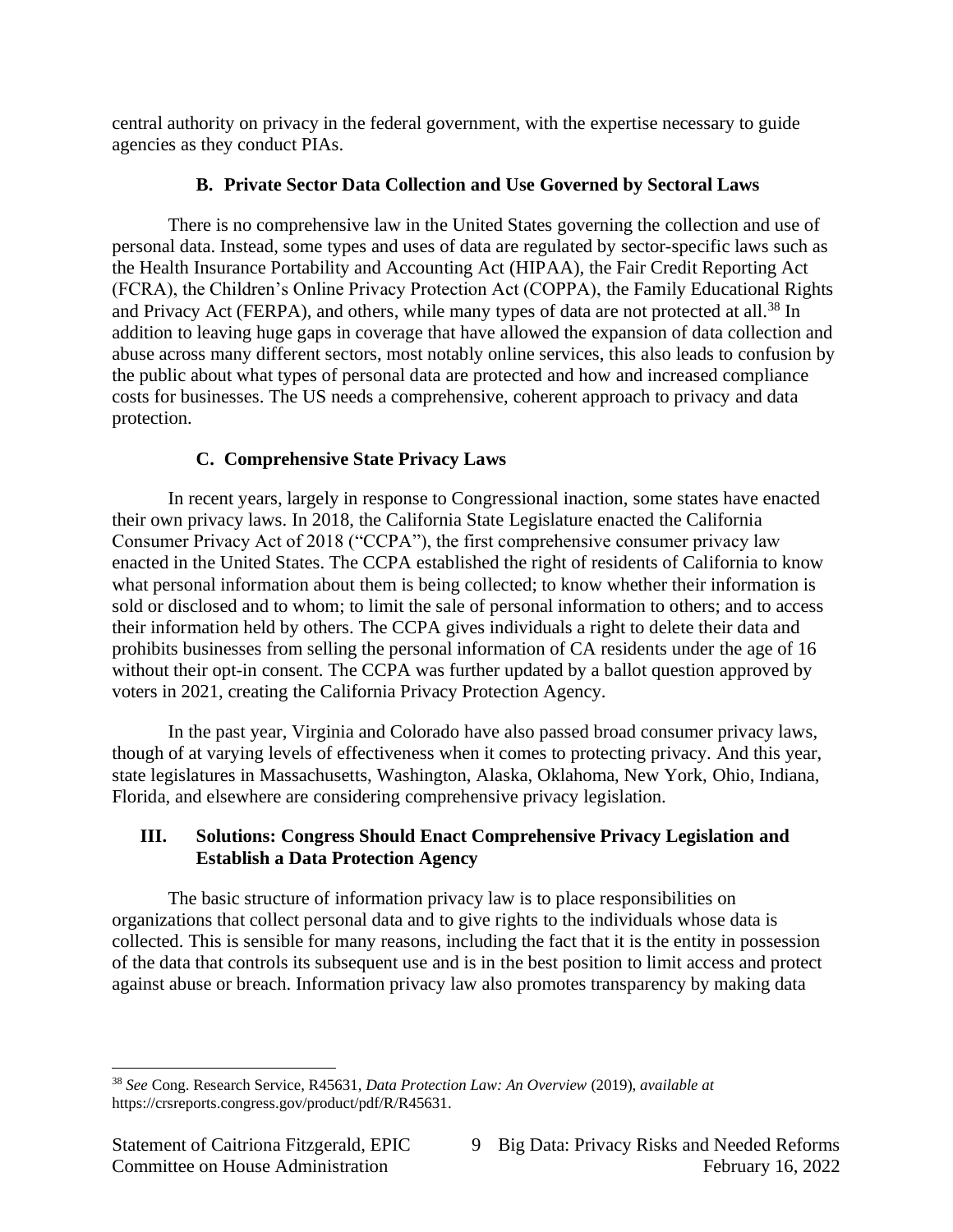practices more open to scrutiny and encourages the development of innovative technical approaches.

EPIC, joined by ten other privacy, consumer, and civil rights groups, has set forth a framework for Congress to use when developing a privacy law that: (1) limits the collection and use of personal data; (2) prohibits discriminatory uses of data; (3) requires algorithmic fairness and accountability; (4) bans manipulative design and unfair marketing practices; (5) limits government access to personal data; (6) provides for a private right of action; (6) preserves states' rights to enact stronger provisions; and (7) establishes a federal data protection agency to enforce these new rules.<sup>39</sup> I detail each of these principles below.

# **A. Limit the Collection and Use of Personal Data**

Federal legislation should not take a "notice and choice" approach or rely on industry self-regulation to protect data privacy. Instead, the law should place strict limits on the collection, use, storage, and transfer of personal data. Legislation should build on the U.S. Code of Fair Information Practices and OECD Privacy Guidelines, which are widely followed and form the basis of other data protection regimes. These frameworks create obligations for companies that collect personal data and establish individual data rights. Core principles include:

- Strict data collection and use limitations
- Data minimization and deletion requirements
- Transparency about business practices
- Purpose specification
- Access, correction, and deletion rights
- Data accuracy
- Confidentiality and security requirements
- Compliance and accountability

The adoption of "data minimization" techniques is essential to data protection across the board. A company implementing data minimization measures should collect only the data necessary to provide a good or service, and not more.<sup>40</sup> Companies complying with their data minimization requirements must also delete personal information when it is no longer needed.

The landmark privacy law passed by Congress, the Privacy Act of 1974, which applies to government agencies, requires data minimization. Each agency that collects personal data shall "maintain in its records only such information about an individual as is relevant and necessary to

<sup>39</sup> Privacy and Digital Rights for All, *The Time is Now: A Framework for Comprehensive Privacy Protection and Digital Justice in the United States* (2021), [https://epic.org/wp-content/uploads/2022/01/Privacy-and-Digital-Rights-](https://epic.org/wp-content/uploads/2022/01/Privacy-and-Digital-Rights-For-All-Framework.pdf)[For-All-Framework.pdf.](https://epic.org/wp-content/uploads/2022/01/Privacy-and-Digital-Rights-For-All-Framework.pdf) 

<sup>40</sup> *See* EPIC and Consumer Reports, *How the FTC Can Mandate Data Minimization Through a Section 5 Unfairness Rulemaking* (January 2022), [https://epic.org/documents/how-the-ftc-can-mandate-data-minimization](https://epic.org/documents/how-the-ftc-can-mandate-data-minimization-through-a-section-5-unfairness-rulemaking/)[through-a-section-5-unfairness-rulemaking/;](https://epic.org/documents/how-the-ftc-can-mandate-data-minimization-through-a-section-5-unfairness-rulemaking/) *see also* Access Now, *Data minimization: Key to protecting privacy and reducing harm* (May 2021)[, https://www.accessnow.org/data-minimization-guide/.](https://www.accessnow.org/data-minimization-guide/)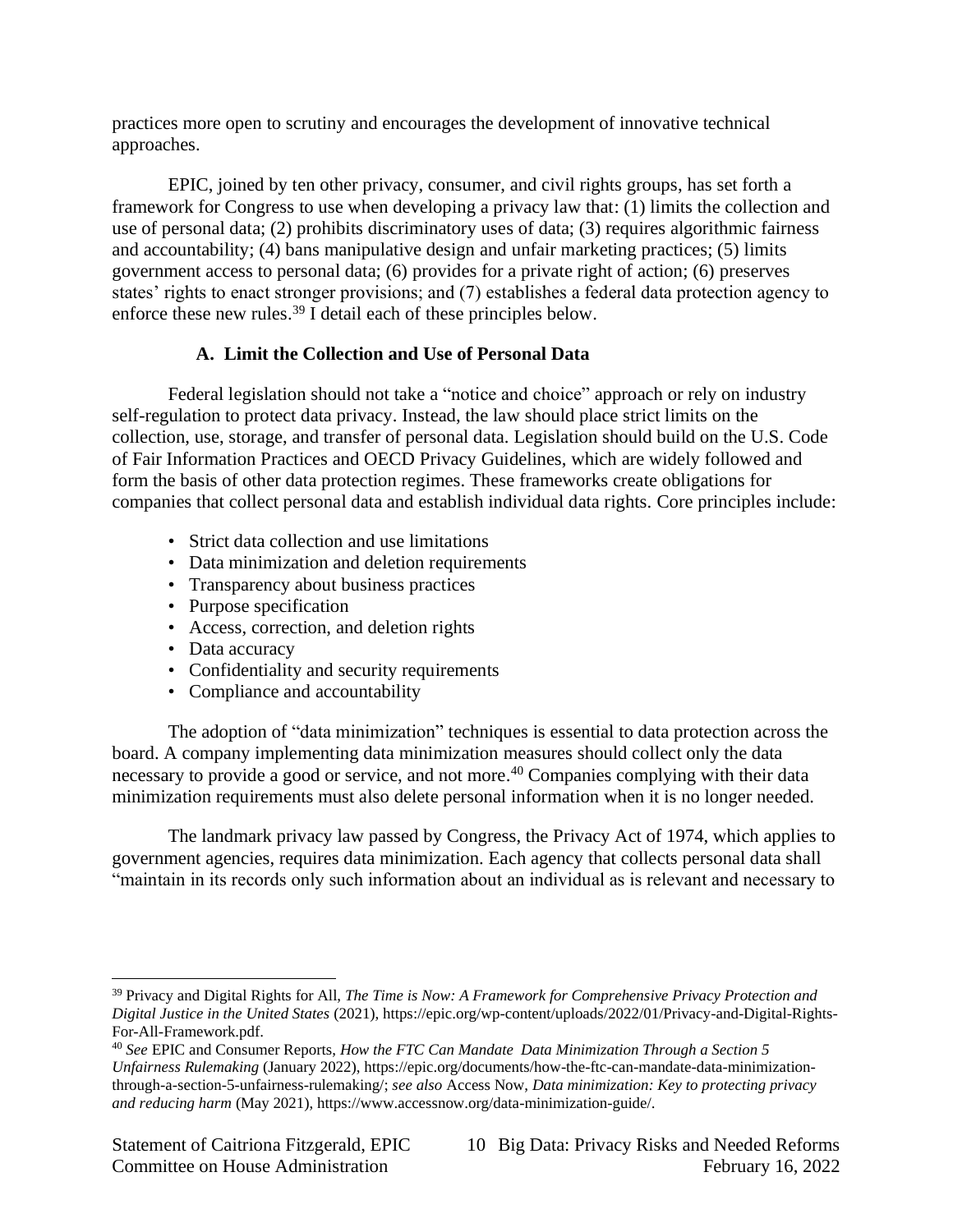accomplish a purpose of the agency required to be accomplished by statute or by executive order of the President."<sup>41</sup>

The recently passed update to the California Consumer Privacy Act also includes provisions requiring data minimization.<sup>42</sup> The European Union General Data Protection Regulation (GDPR) requires companies, among other things, to minimize collection of consumer data to what is "[a]dequate, relevant, and limited to what is necessary in relation to the purposes for which they are processed."<sup>43</sup>

Personal data that is not collected cannot be at risk of a data breach. Recognizing the need to limit private data collection, the National Telecommunications and Information Administration ("NTIA") has identified "reasonable minimization" as a "critical Privacy Outcome."<sup>44</sup>

Some types of data, and some uses of data, are especially sensitive and deserve even stricter regulation. For instance, biometric and genetic data are inherently sensitive, but even information about the products people buy and the services they search for can be used to make inferences about their health, religious beliefs, economic situations, and other characteristics that are sensitive in nature. In these situations, prohibiting certain data collection and use may be necessary.

### **B. Prohibit Discriminatory Uses of Data**

Privacy legislation should protect against discriminatory uses of data and extend civil rights protections online.<sup>45</sup> Processing that leads to disparate treatment or adverse disparate impacts should be prohibited. The law should also prohibit predatory data collection practices and uses that target economically disadvantaged or marginalized communities.<sup>46</sup>

### **C. Require Algorithmic Fairness and Accountability**

Automated systems that use artificial intelligence or other big data tools to make decisions about individuals pose significant risks to fundamental rights. Public and private actors are increasingly using AI systems to make decisions about eligibility for jobs, education, housing, parole and bail, credit, insurance, healthcare, and government services.<sup>47</sup> The error,

 $41\,$  5 U.S.C. § 552a (e)(1).

<sup>42</sup> Cal. Civ. Code § 1798.100(c).

<sup>43</sup> Regulation (EU) 2016/679 (General Data Protection Regulation) Art. 5 § 1(c).

<sup>44</sup> Nat'l Telecomms. & Info. Admin., U.S. Dep't. Commerce, *Developing the Administration's Approach to Consumer Privacy*, Request for Comments, Docket No. 180821780-8780-01 (Oct. 11, 2018),

[https://www.federalregister.gov/documents/2018/09/26/2018-20941/developing-the-administrationsapproach-to](https://www.federalregister.gov/documents/2018/09/26/2018-20941/developing-the-administrationsapproach-to-consumer-privacy)[consumer-privacy.](https://www.federalregister.gov/documents/2018/09/26/2018-20941/developing-the-administrationsapproach-to-consumer-privacy)

<sup>45</sup> *See* Kristen Clarke and David Brody, *It's time for an online Civil Rights Act*, The Hill (Aug. 3, 2018), [https://thehill.com/opinion/civil-rights/400310-its-time-for-an-online-civil-rights-act.](https://thehill.com/opinion/civil-rights/400310-its-time-for-an-online-civil-rights-act)

<sup>46</sup> *See generally* Leadership Conf. on Civil and Human Rights, *Civil Rights Principles for the Era of Big Data*, [https://civilrights.org/2014/02/27/civil-rights-principles-era-big-data/.](https://civilrights.org/2014/02/27/civil-rights-principles-era-big-data/)

<sup>47</sup> Danielle Keats Citron & Frank Pasquale, *The Scored Society: Due Process for Automated Predictions*, 89 Wash. L. Rev. 1 (2014).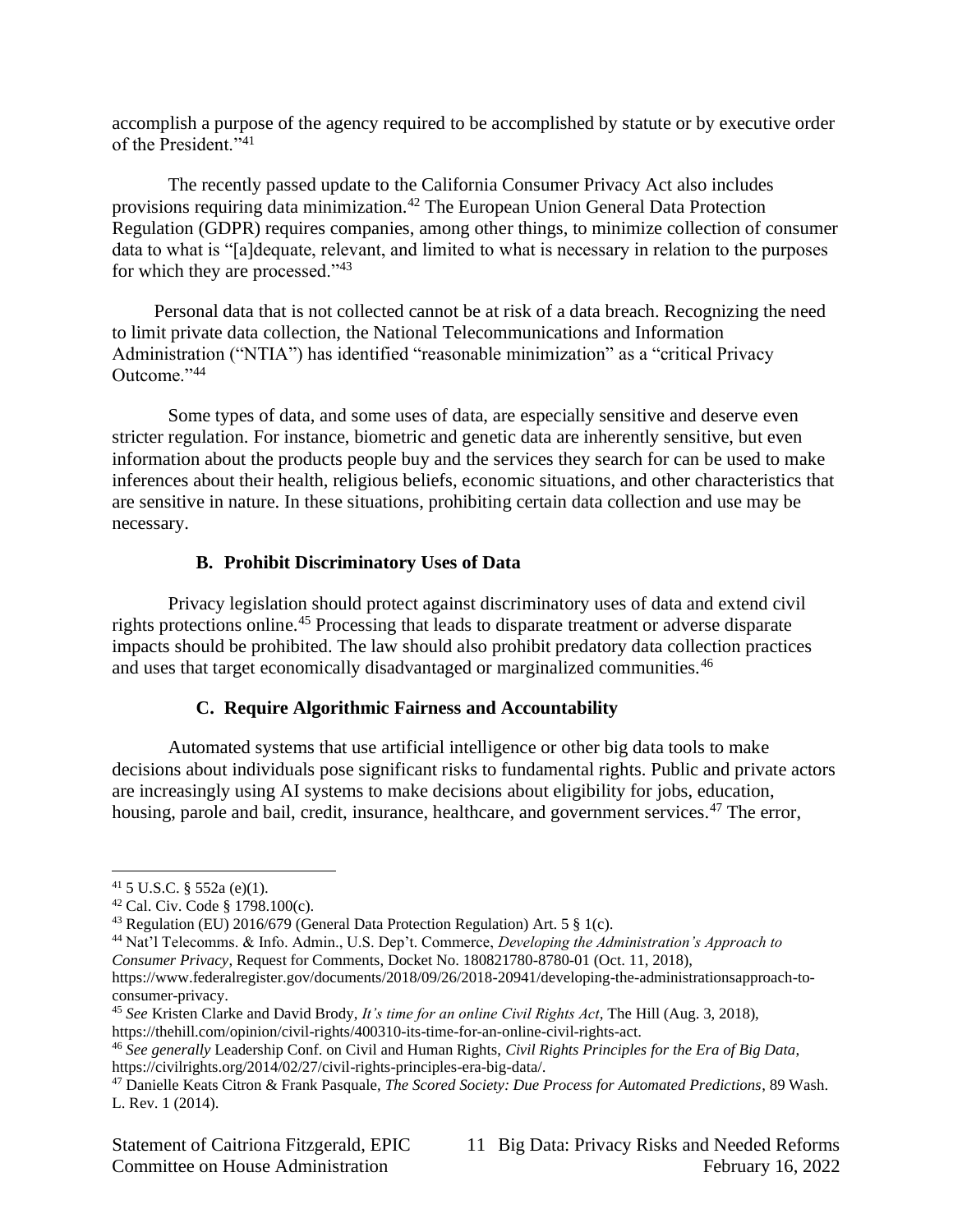bias, and discrimination embedded in these systems perpetuate systemic inequities, <sup>48</sup> yet public agencies and private companies are not currently required to evaluate the potential impacts and biases of these systems before they use them.

Indeed, many AI systems have been deployed by both government agencies and private companies with little to no oversight and with questions regarding their effectiveness. <sup>49</sup> A 2019 National Institute of Standards and Technology ("NIST") study of facial recognition tools which are typically "AI-based"<sup>50</sup>—found that the systems were up to 100 times more likely to return a false positive for a non-white person than for a white person.<sup>51</sup> Specifically, NIST found that "for one-to-many matching, the team saw higher rates of false positives for African American females," a finding that is "particularly important because the consequences could include false accusations."<sup>52</sup> A separate study by Stanford University and MIT, which looked at three widely deployed commercial facial recognition tools, found an error rate of 34.7% for darkskinned women compared to an error rate of 0.8% for light-skinned men.<sup>53</sup> A review of Rekognition—an Amazon-owned facial recognition system marketed to law enforcement revealed indications of racial bias and found that the system misidentified 28 members of U.S. Congress as convicted criminals.<sup>54</sup>

Legislation should require meaningful transparency, enable oversight of these AI systems by developing standards for and requiring independent assessments of algorithmic impact, conducting routine and randomized screening of new systems, and requiring publication of system details and audit results.<sup>55</sup> The law should also require a right to human review of automated decisions. Uses of AI that subvert human and civil rights should be prohibited, such as many uses in the criminal justice system, for mass surveillance, and emotion detection.

Unless express, binding limits on the use of AI are established *now*, the technology will quickly outpace our collective ability to regulate it. Congress should not make the same selfregulatory mistakes with AI that it made with data collection and use.

<sup>48</sup> *See* Richardson, Rashida, *Racial Segregation and the Data-Driven Society: How Our Failure to Reckon with Root Causes Perpetuates Separate and Unequal Realities*, 36 Berkeley Tech. L.J. 3 (2022).

<sup>49</sup> David Freeman Engstrom, Daniel E. Ho, Catherine M. Sharkey, & Mariano-Florentino Cuéllar, *Government by Algorithm: Artificial Intelligence in Federal Administrative Agencies* 6 (Feb. 2020) [https://www](https://www-cdn.law.stanford.edu/wp-content/uploads/2020/02/ACUS-AI-Report.pdf)[cdn.law.stanford.edu/wp-content/uploads/2020/02/ACUS-AI-Report.pdf.](https://www-cdn.law.stanford.edu/wp-content/uploads/2020/02/ACUS-AI-Report.pdf)

<sup>50</sup> Nat'l Inst. Standards & Tech., *Face Recognition Vendor Test (FRVT) Part 3: Demographic Effects* 14 (Dec. 2019), https://nvlpubs.nist.gov/nistpubs/ir/2019/NIST.IR.8280.pdf.

<sup>51</sup> Nat'l Inst. Standards & Tech., *NIST Study Evaluates Effects of Race, Age, Sex on Face Recognition Software* (Dec. 19, 2019), [https://www.nist.gov/news-events/news/2019/12/nist-study-evaluates-effects-race-age-sex-face](https://www.nist.gov/news-events/news/2019/12/nist-study-evaluates-effects-race-age-sex-face-recognition-software)[recognition-software.](https://www.nist.gov/news-events/news/2019/12/nist-study-evaluates-effects-race-age-sex-face-recognition-software) 

<sup>52</sup> *Id*.

<sup>53</sup> Joy Buolamwini and Timnit Gebru, *Gender Shades: Intersectional Accuracy Disparities in Commercial Gender Classification,* Proceedings of Machine Learning Research 81:1–15 (2018),

[https://www.media.mit.edu/publications/gender-shades-intersectional-accuracy-disparities-in-commercial-gender](https://www.media.mit.edu/publications/gender-shades-intersectional-accuracy-disparities-in-commercial-gender-classification/)[classification/.](https://www.media.mit.edu/publications/gender-shades-intersectional-accuracy-disparities-in-commercial-gender-classification/)

<sup>54</sup> Russell Brandom, *Amazon's facial recognition matched 28 members of Congress to criminal mugshots*, The Verge (July 26, 2018), [https://www.theverge.com/2018/7/26/17615634/amazon-rekognition-aclu-mug-shot](https://www.theverge.com/2018/7/26/17615634/amazon-rekognition-aclu-mug-shot-congress-facial-recognition)[congress-facial-recognition.](https://www.theverge.com/2018/7/26/17615634/amazon-rekognition-aclu-mug-shot-congress-facial-recognition)

<sup>55</sup> *See e.g.* H.R.6580, 117th Cong. (2022) (Algorithmic Accountability Act requires transparency and accountability for automated decision making systems).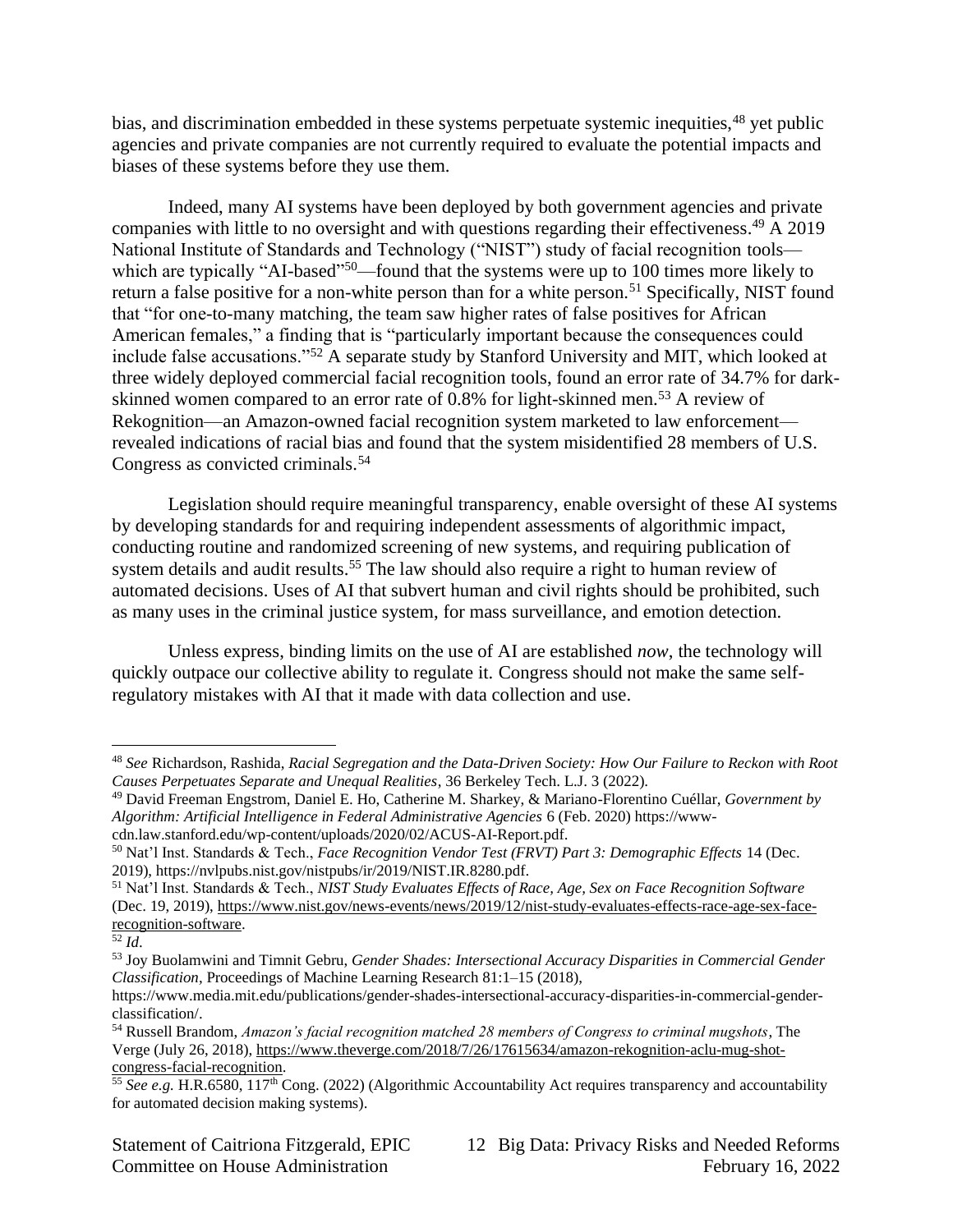### **D. Ban Manipulative Design and Unfair Marketing Practices**

Legislation should prohibit dark patterns designed to manipulate individuals into making choices that are in the businesses' interests rather than their own.<sup>56</sup> Pay-for-privacy provisions or take-it-or-leave-it terms of service, which discriminate against those with less means, should be illegal.

### **E. Limit Government Access to Personal Data**

Privacy legislation frequently includes specific provisions that limit government access to personal data held by companies. These provisions help ensure that the government collects only the data that is necessary and appropriate for a particular criminal investigation. Without these provisions, the government is able to collect personal data in bulk from companies, a form of "mass surveillance" enabled by new technologies. The Supreme Court also recently said in the *Carpenter* case that personal data held by private companies, in some circumstances, is entitled to Constitutional protection. 57

Federal agencies are using data collected by private companies for law enforcement, immigration, and other purposes. This undermines legal mechanisms intended to limit such government access, such as the 4th Amendment. A detailed report in *The Wall Street Journal* in early 2020 revealed that federal agencies are accessing cell phone location data without warrants or judicial oversight.<sup>58</sup> These agencies are engaging in warrantless location surveillance despite the Supreme Court's ruling in *Carpenter v. United States*<sup>59</sup> that officers must obtain a warrant in order to collect cell phone location data. The sale of location data by data brokers, which made this warrantless tracking possible, is a threat to the privacy and security of all Americans. Congress should close the loopholes that have allowed warrantless location tracking to take place.

Federal privacy legislation should require that any government collection of personal data should have a lawful basis, be performed in accordance with applicable data protection laws, be limited in time and scope to the original purpose of collection, and be subject to independent oversight. With few exceptions, it should be conducted only with the consent of those whose personal data is collected. Personal data should not be collected in bulk, from third-party data brokers without a warrant, or through warrantless surveillance. Legislation should require agencies to appoint a Chief Privacy Officer at the leadership level with the authority to oversee and address privacy issues across the agency.

<sup>56</sup> *See generally* Rohit Chopra, *Statement of Commissioner Rohit Chopra Regarding Dark Patterns in the Matter of Age of Learning, Inc.*, FTC File No. 1723186 (Sep. 2, 2020),

[https://www.ftc.gov/system/files/documents/public\\_statements/1579927/172\\_3086\\_abcmouse\\_-](https://www.ftc.gov/system/files/documents/public_statements/1579927/172_3086_abcmouse_-_rchopra_statement.pdf) [\\_rchopra\\_statement.pdf;](https://www.ftc.gov/system/files/documents/public_statements/1579927/172_3086_abcmouse_-_rchopra_statement.pdf) *See, e.g.*, Complaint of EPIC, *In re In the Matter of Amazon.com, Inc.* (Feb. 23, 2021), [https://epic.org/wp-content/uploads/privacy/dccppa/amazon/EPIC-Complaint-In-Re-Amazon.pdf.](https://epic.org/wp-content/uploads/privacy/dccppa/amazon/EPIC-Complaint-In-Re-Amazon.pdf)

<sup>57</sup> *Carpenter v. United States*, 138 S. Ct. 2206, 2223 (2018).

<sup>58</sup> Byron Tau & Michelle Hackman, *Federal Agencies Use Cellphone Location Data for Immigration Enforcement*, Wall St. J. (Feb. 7, 2020), [https://www.wsj.com/articles/federal-agencies-use-cellphone-](https://www.wsj.com/articles/federal-agencies-use-cellphone-%20location-data-for-immigration-enforcement-11581078600) location-data-for[immigration-enforcement-11581078600.](https://www.wsj.com/articles/federal-agencies-use-cellphone-%20location-data-for-immigration-enforcement-11581078600)

<sup>59</sup> 138 S. Ct. 2206 (2018).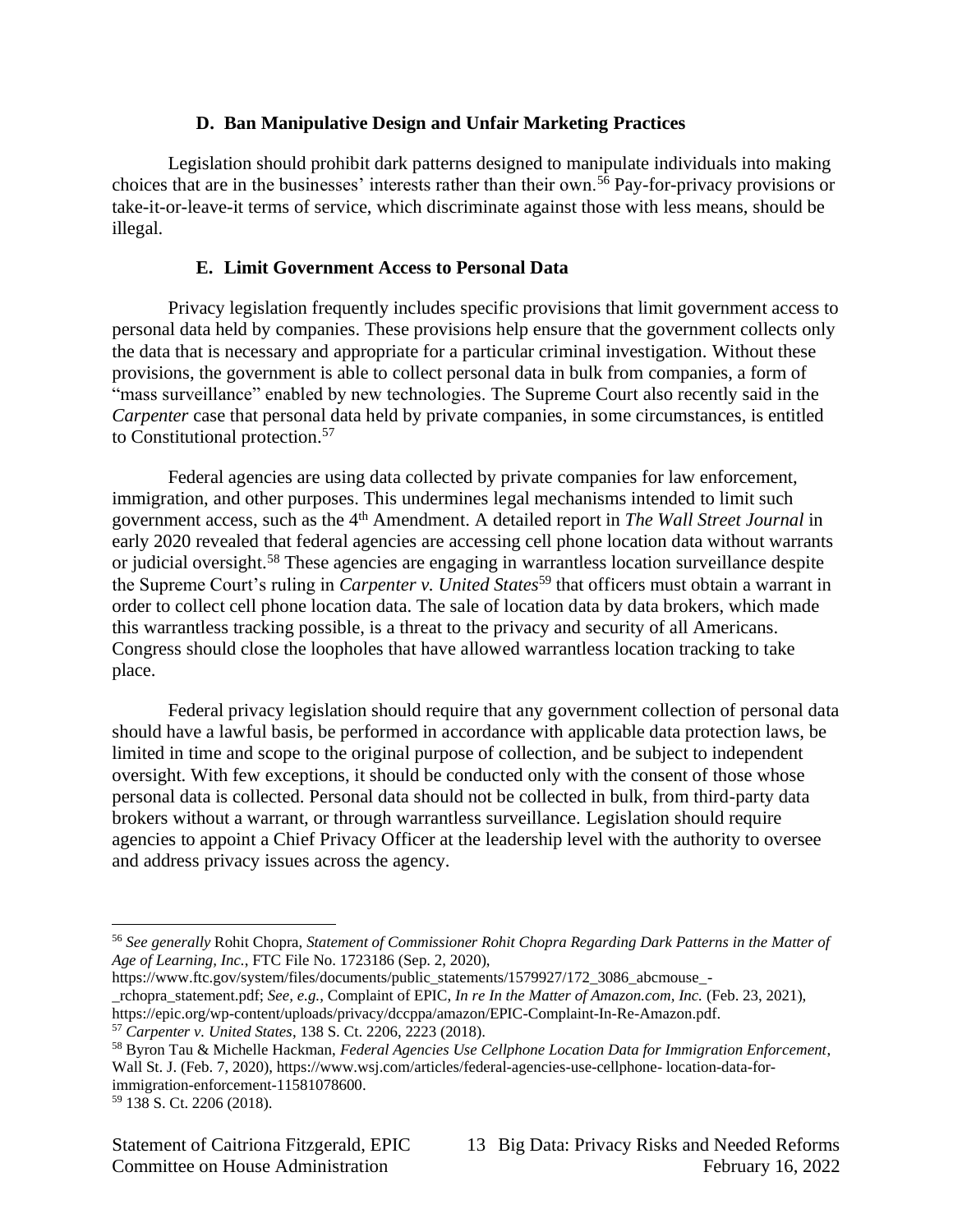### **F. Provide for a Private Right of Action**

Robust enforcement is critical to effective privacy protection. The inclusion of a private right of action with statutory damages is a crucial tool to supplement government enforcement, particularly for marginalized communities. If a company violates federal privacy law, individuals and groups of individuals, or their agents, should be able to pursue a private right of action that provides meaningful redress without a showing of additional harm. While government enforcement is essential, the scope of data collection online is simply too vast for one entity to regulate. Individuals and groups of individuals who use these online services are in a good position to identify privacy issues and bring actions to vindicate their interests.

The inclusion of a private right of action is the most important tool Congress can give to Americans to protect their privacy.

Many privacy laws include a private right of action, and these provisions have historically made it possible to hold companies accountable for their privacy violations. In crafting liability provisions in privacy statutes, Congress has frequently included a liquidated damages provision to avoid protracted disputes over quantifying privacy damages. This is necessary because it is often difficult to assign a specific economic value to the harm caused by a privacy violation.

For example, when Congress passed the Cable Communications Policy Act in 1984, they established privacy rights for cable subscribers and created a private right of action for recovery of actual damages not less than liquidated damages of \$100 per for violation or \$1,000, whichever is higher.<sup>60</sup> The Video Privacy Protection Act specifies liquidated damages of \$2,500.<sup>61</sup> The Fair Credit Reporting Act affords individuals a private right of action that can be pursued in federal or state court against credit reporting agencies, users of credit reports, and furnishers.<sup>62</sup> In certain circumstances, individuals can also recover attorney's fees, court costs, and punitive damages. The Drivers Privacy Protection Act similarly includes a private right of action.<sup>63</sup> The Telephone Consumer Protection Act allows individuals who receive unsolicited telemarketing calls to recover actual monetary loss or up to \$500 in damages per violation.<sup>64</sup>

The statutory damages set in privacy laws are not large in an individual case, but they can provide a powerful incentive in large cases and are necessary to ensure that privacy rights will be taken seriously and violations not tolerated. In the absence of a private right of action, there is a very real risk that companies will not comply with the law because they think it is unlikely that they would get caught or fined. Private enforcement ensures that data collectors have strong financial incentives to meet their data protection obligations.

<sup>60</sup> 47 USC § 551(f).

 $61$  18 USC § 2710(c)(2).

<sup>62</sup> 15 U.S.C. §§ 1681n-1681o.

<sup>63</sup> 18 U.S.C. § 2724.

<sup>64</sup> 47 USC § 227(c)(5).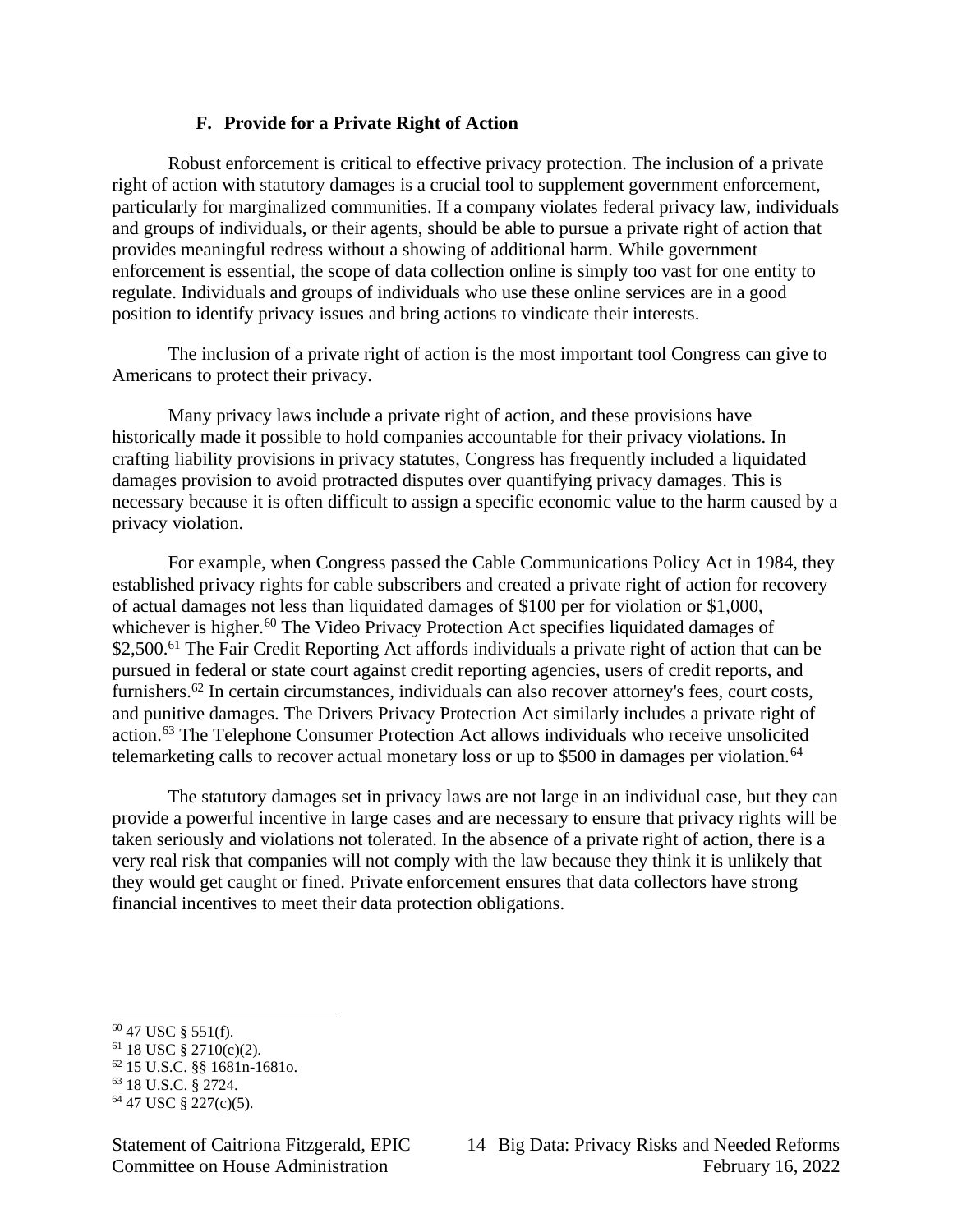# **G. Preserve States' Rights to Enact Stronger Protections**

A well-established principle in the United States is that federal privacy law should operate as a floor and not a ceiling. That means that Congress often passes privacy legislation that sets a minimum standard, or "baseline," for the country and allows individual states to develop new and innovative approaches to privacy protection. Historically, federal privacy laws have not preempted stronger state protections or enforcement efforts. Federal consumer protection and privacy laws, as a general matter, operate as regulatory baselines and do not prevent states from enacting and enforcing stronger state statutes.

The Fair Credit Reporting Act, The Electronic Communications Privacy Act, the Right to Financial Privacy Act, the Cable Communications Privacy Act, the Video Privacy Protection Act, the Employee Polygraph Protection Act, the Telephone Consumer Protection Act, the Driver's Privacy Protection Act, and the Gramm-Leach-Bliley Act are just a few of the laws which allow states to craft protections that exceed federal law.

The consequences of federal preemption are potentially severe and could include both a reduction in privacy protection for many consumers, particularly as states continue to enact their own privacy laws, and also a prohibition on state legislatures addressing new challenges as they emerge. That could leave consumers and businesses exposed to increasing levels of data breach and identity theft from criminal hackers and foreign adversaries.

Today the states are on the front lines of consumer protection in the United States. They are updating privacy laws to address new challenges. They are bringing enforcement actions to safeguard American consumers. They are establishing the data protection standards that are safeguarding the personal data of Americans from attack by foreign adversaries.

It is absolutely essential to the development of privacy safeguards that Congress establish baseline standards that all states must follow, but leave states with the freedom to update their privacy laws as new technologies and business practices emerge. As Justice Brandeis famously explained, the states are the laboratories of democracy.<sup>65</sup> And these laboratories are all the more crucial in the area of technology policy, which is defined by persistent and rapid change.

# **H. Establish a U.S. Data Protection Agency**

For more than two decades, EPIC has worked to support the Federal Trade Commission in its efforts to safeguard the privacy of American consumers. But it is our view that the consumer-centric, industry-by-industry approach to privacy regulation is unworkable. Congress should establish an independent Data Protection Agency in the United States to regulate, enforce, and coordinate data protection policies across all industries and governmental entities.

The United States has historically approached privacy with a consumer lens, but that view is outdated. The commercial surveillance systems that profile us and sort us into groups through a vast, opaque system of algorithms are perpetuating systemic inequities in our society.

<sup>&</sup>lt;sup>65</sup> "It is one of the happy incidents of the federal system that a single courageous state may, if its citizens choose, serve as a laboratory[.]" *New State Ice Co. v. Liebmann*, 285 U.S. 262, 311 (Brandeis, J. dissenting).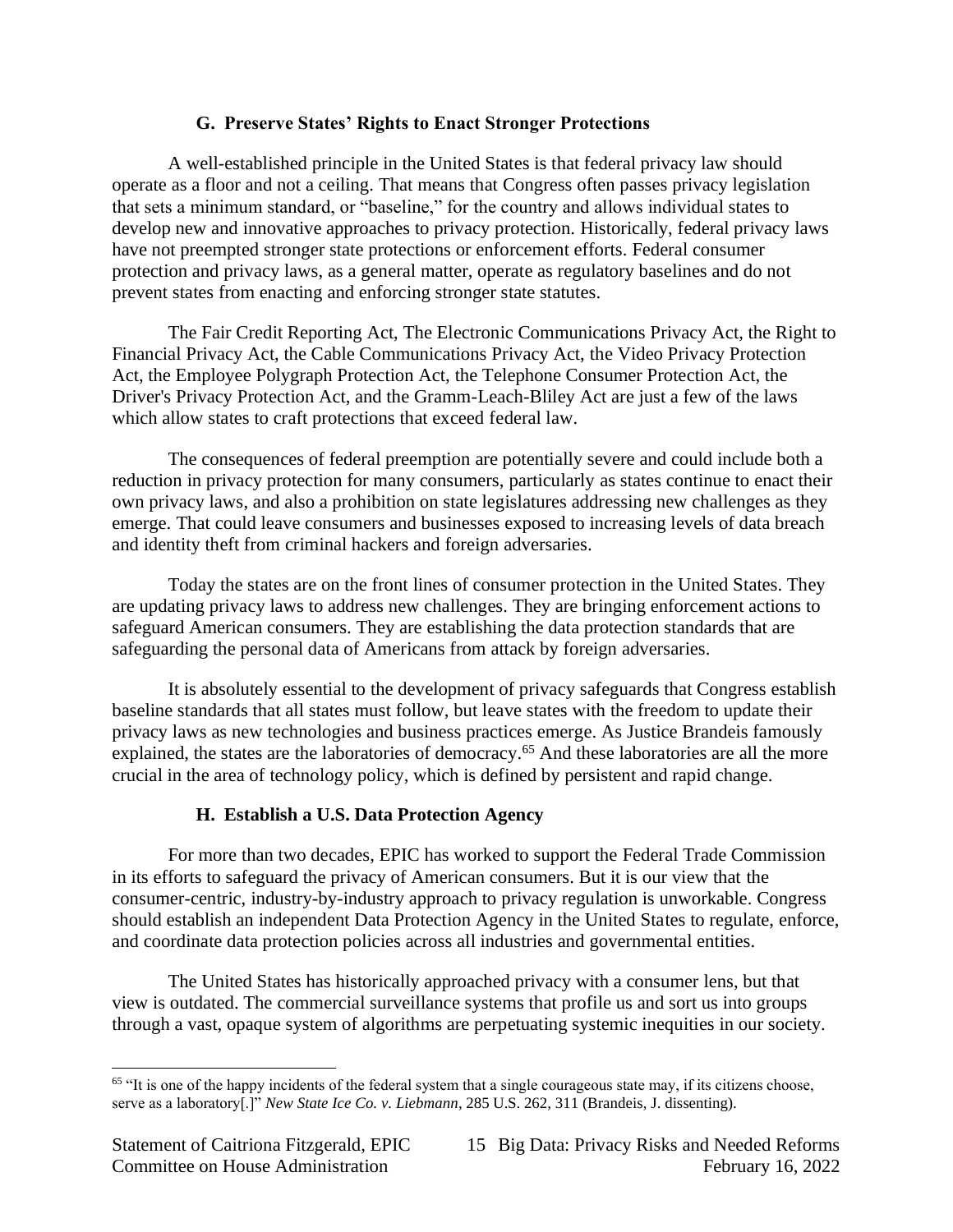The harms to individuals, groups of individuals, and society at large are real, and they require real solutions that do not fit neatly into the "consumer" box.

In order to move away from the commercial approach and tackle the very real threats Big Tech poses to civil rights, individual autonomy, and democracy, the United States must create a dedicated data protection agency ("DPA"). The United States is one of the few democracies in the world that does not have a federal data protection agency, even though the original proposal for such an institution emerged from the U.S. in the 1970s. The United States was once a global leader on privacy. The Fair Credit Reporting Act, passed in 1970, was viewed at the time as the first modern privacy law—a response to the growing automation of personal data in the United States. There is an urgent need for leadership from the United States on data protection. Virtually every other advanced economy has recognized the need for an independent agency to address the challenges of the digital age. Current law and regulatory oversight in the United States is woefully inadequate to meet the challenges. We also now face threats from foreign adversaries that target the personal data stored in U.S. companies and U.S. government agencies. The U.S. urgently needs a Data Protection Agency.

The DPA should be dedicated to privacy and data protection, oversight, and enforcement, with the authority and resources to address emerging privacy challenges. The DPA should examine the social, ethical, and economic impacts of data processing and oversee compliance and impact-assessment obligations. The DPA should work with the FTC and Department of Justice to address competition and growing concentration in the technology sector by reviewing and issuing guidance on the privacy and data protection implications of proposed mergers. Congress should empower a DPA with adequate resources, rulemaking authority, and effective investigatory and enforcement powers.<sup>66</sup>

Ideally, a DPA would be given the proper oversight and enforcement tools to ensure that companies innovate around and improve privacy, rather than simply pursuing penalties for privacy violations. <sup>67</sup> One mechanism for this has been proposed in Senator Gillibrand's Data Protection  $Act^{68}$  – the DPA could require and oversee impact assessments of high-risk data practices, such as consumer scoring or the use of or AI or biometric data. As opposed to the FTC's unfair and deceptive acts and practices authority, which is backward looking and attempts to remedy harms that already occurred, the DPA's ability to regulate high-risk data practices could stop privacy harms *before* they happen and help technology companies innovate around privacy.

There is broad public support for the creating of a Data Protection Agency. A recent Data for Progress poll showed that 78% of Americans across the political spectrum support

<sup>66</sup> *See* EPIC, *The U.S. Urgently Needs a Data Protection Agency*, https://epic.org/dpa.

<sup>67</sup> *See* Julie Cohen, *How (Not) to Write a Privacy Law*, Knight First Amendment Institute (Mar. 2021),

<https://knightcolumbia.org/content/how-not-to-write-a-privacy-law> ("An essential strategy for scaling enforcement authority involves leveraging gatekeeper power to demand and guarantee adherence to the design, operational, and monitoring requirements that public oversight processes have defined.")

<sup>68</sup> S. 2134, 117th Cong. § 3 (2021).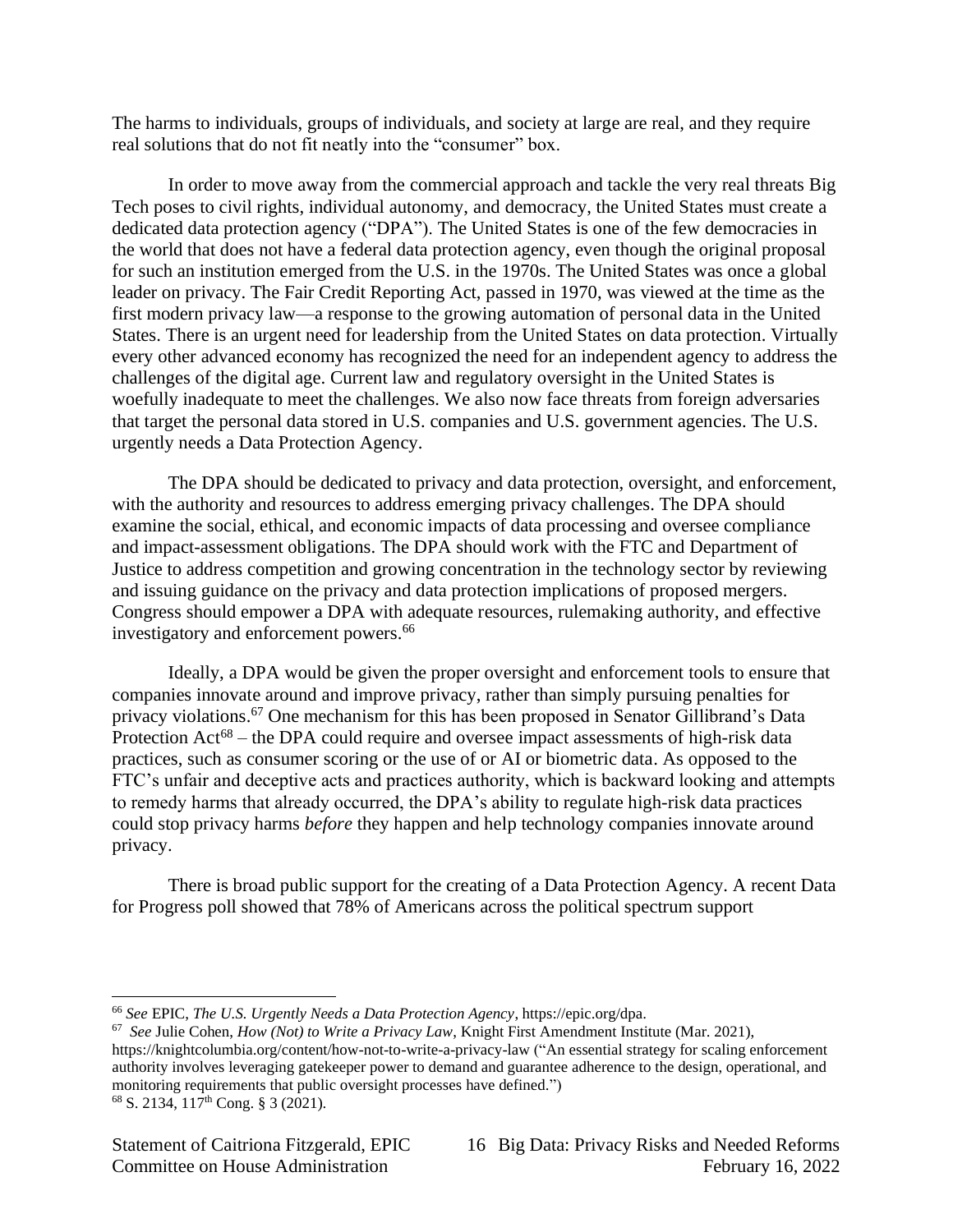establishing a federal agency "specifically dedicated to creating and standardizing a regulatory framework aimed at protecting Americans' data privacy."<sup>69</sup>

The U.S. is one of the few advanced economies in the world without a data protection agency. The consequence is that the U.S consumers experience the highest levels of data breach, financial fraud, and identity theft in the world. And U.S. businesses, with their vast collections of personal data, remain the target of cyber-attack by criminals and foreign adversaries. Meanwhile companies collect vast amounts of personal data about Americans without their knowledge and without any meaningful data protection standards. The longer the U.S. continues on this course, the greater will be the threats to consumer privacy, democratic institutions, and national security. The need for an effective, independent data protection agency has never been greater.

# **IV. Congress Should Enact the Online Privacy Act**

Congress can address these issues and strengthen data privacy protections in the United States by taking up a bill that incorporates many, if not all, of the suggestions outlined above. The Online Privacy Act filed by Chairwoman Lofgren and Representative Eshoo is comprehensive framework that would place strict limits on the collection and use of personal data, extend civil rights protections online, and establish strong enforcement mechanisms via a private right of action and the creation of a U.S. Data Protection Agency.<sup>70</sup>

The Online Privacy Act would also make important updates to require the House of Representatives, Government Publishing Office, Library of Congress, and Smithsonian Institution to implement measures to prevent the disclosure of personal information by those entities and to minimize the risk of privacy harms in their operations.

One of the Online Privacy Act's strengths lies in its enforcement mechanisms. Without strong enforcement, many businesses will simply ignore privacy laws and accept the small risk of an enforcement action as a cost of business, as we have seen in Europe and in several states. Without independent oversight, privacy law simply becomes, as Professor Ari Ezra Waldman says, "compliance, rather than a substantive, task," or "privacy theater."<sup>71</sup> The inclusion of a private right of action and establishment of a Data Protection Agency avoid this fate by ensuring that the incentives to comply with privacy statutes are in place.

The Illinois Biometric Information Privacy Act (BIPA) has proven to be the most effective privacy law in the nation due to the inclusion of a private right of action.<sup>72</sup> Last November, Facebook announced that it was shutting down its face recognition system and deleting more than a billion people's facial recognition templates.<sup>73</sup> Many advocates believe

<sup>69</sup> Data for Progress, Poll, 10 (July 2021),

https://www.filesforprogress.org/datasets/2021/7/dfp\_DPA\_202107\_toplines.pdf.

<sup>70</sup> H.R.6027, 117th Cong. (2021).

<sup>71</sup> Ari Ezra Waldman, *Privacy Law's False Promise*, 97 Wash. U. L. Rev. 0773, 776 (2020); Ari Ezra Waldman, How Big Tech Turns Privacy Laws Into Privacy Theater, Forbes Future Tense (Dec. 2, 2021),

[https://slate.com/technology/2021/12/facebook-twitter-big-tech-privacy-sham.html.](https://slate.com/technology/2021/12/facebook-twitter-big-tech-privacy-sham.html)

<sup>72</sup> Woodrow Hartzog, *BIPA: The Most Important Biometric Privacy Law in the US?*, AI Now Institute (2020), [https://ainowinstitute.org/regulatingbiometrics-hartzog.pdf.](https://ainowinstitute.org/regulatingbiometrics-hartzog.pdf)

<sup>73</sup> Facebook, *An Update On Our Use of Face Recognition* (Nov 2. 2021), [https://about.fb.com/news/2021/11/update](https://about.fb.com/news/2021/11/update-on-use-of-face-recognition/)[on-use-of-face-recognition/.](https://about.fb.com/news/2021/11/update-on-use-of-face-recognition/)